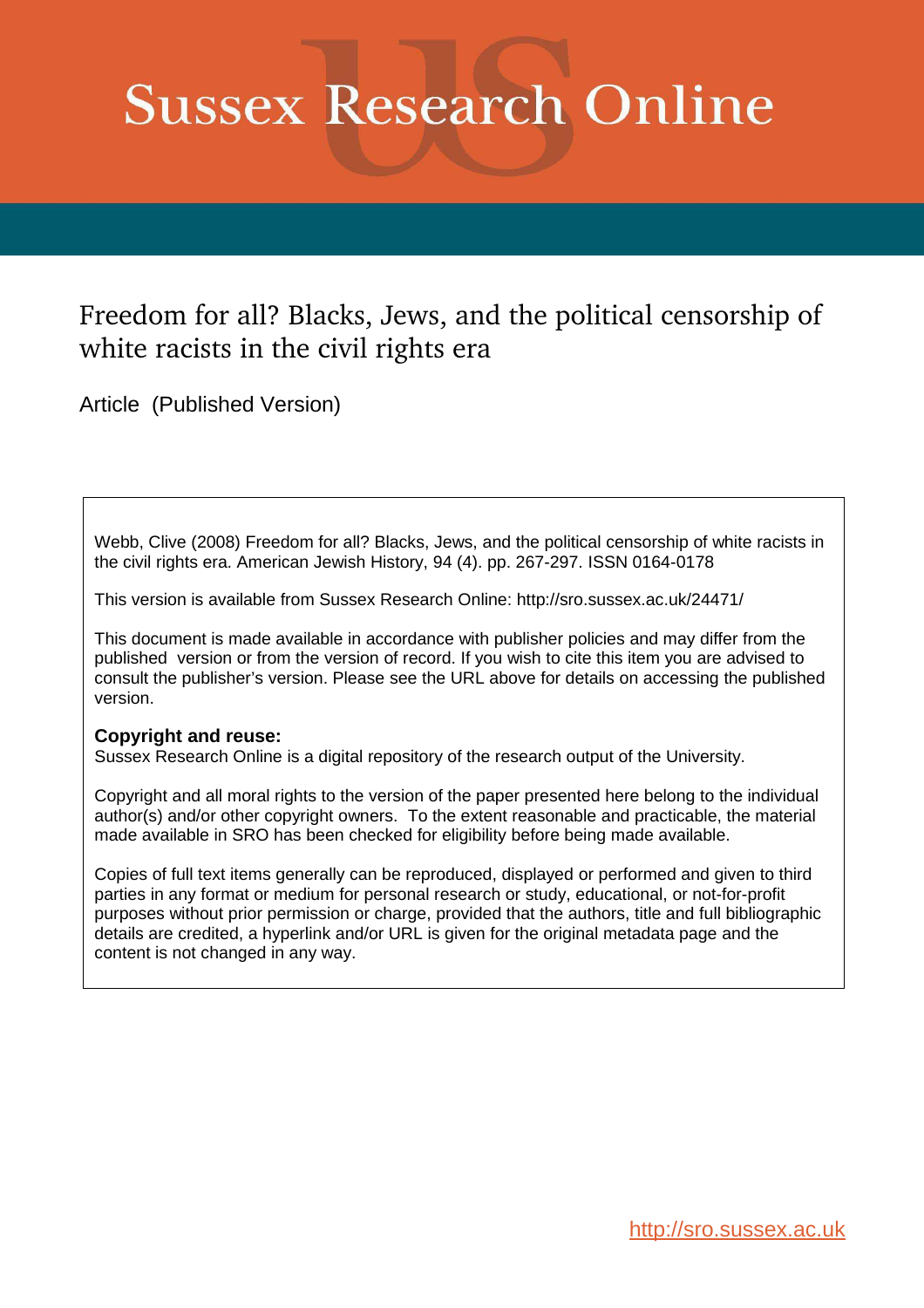

# **PROJECT MUSE®**

## **Freedom for All?: Blacks, Jews, and the Political Censorship** of White Racists in the Civil Rights Era

Clive Webb

American Jewish History, Volume 94, Number 4, December 2008, pp. 267-297 (Article)

Published by The Johns Hopkins University Press DOI: 10.1353/ajh.0.0090



**►** For additional information about this article <http://muse.jhu.edu/journals/ajh/summary/v094/94.4.webb.html>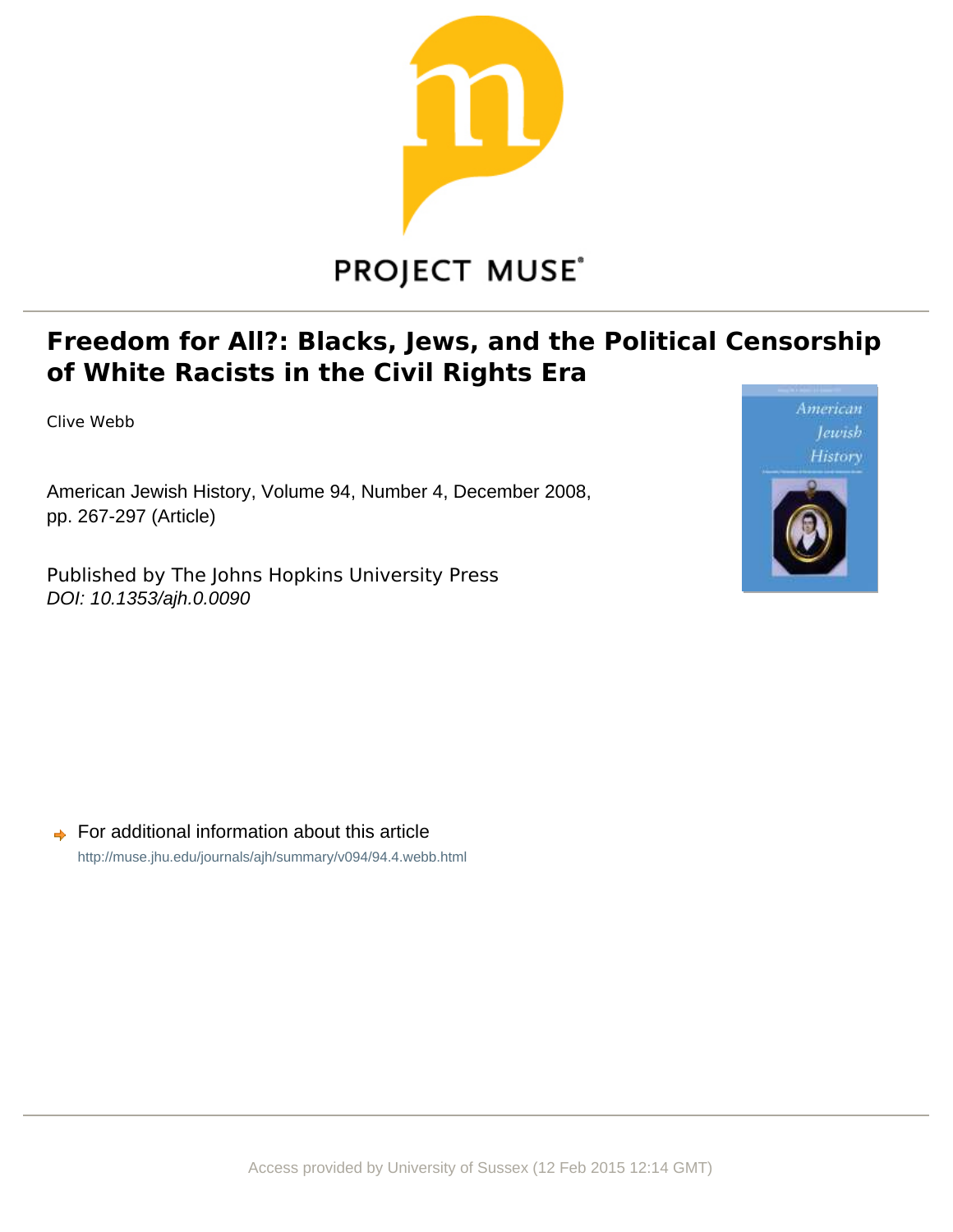### **Freedom for All? Blacks, Jews, and the Political Censorship of White Racists in the Civil Rights Era\***

CLIVE WEBB

It lasted only a minute, but elicited a more impassioned public reaction than any other political broadcast aired in the South during the early 1970s. During the first days of August 1972, television audiences across Georgia witnessed the sight of a man in a dark suit and bow tie sitting at a desk with a large Confederate battle flag hanging behind him and a smaller version folded in the front pocket of his jacket. The heavylidded eyes that stared intently into the camera lens lent him a reptilian appearance and his heavily accented voice was slow and deliberate. "I am J. B. Stoner," he announced. "I am the only candidate for U.S. Senator who is for the white people. I am the only candidate who is against integration. All of the other candidates are race mixers to one degree or another." Stoner identified the policies of the moderate incumbent, Senator David H. Gambrell, as a particular threat to the racial purity of white voters. Then the aspirant for public office uttered the words that precipitated a political shockwave. "The main reason why niggers want integration is because the niggers want our white women. I am for law and order with the knowledge that you cannot have law and order and niggers too. Vote white."<sup>1</sup>

The commercial was the centerpiece of a radically racist campaign by Stoner, a man described by one scholar as "the patriarch of the white supremacist movement."<sup>2</sup> His manifesto pledged that if elected he would "stop race mixing insanity" by cutting off funds for busing and other federal initiatives to facilitate school desegregation, restricting the access of "lazy drunken Blacks" to public housing and welfare, and campaigning for the repeal of civil rights legislation. Stoner also committed himself

<sup>\*</sup> The author expresses appreciation to the following scholars for their helpful critical advice on this article: Mark K. Bauman, Robert J. Cook, Richard Follett, David J. Garrow, Kathleen Kendall, Kevin M. Kruse, Samuel Walker, and Stephen J. Whitfield.

<sup>1</sup>. *Atlanta Constitution*, Aug. 3, 1972. A recording of the advertisement (item ID 45086) is available from the Julian P. Kanter Political Commercial Archive, Political Communications Center, University of Oklahoma, Norman.

<sup>2</sup>. Arthur E. Gerringer, *Terrorism: From One Millenium To The Next* (Lincoln, NE: Writers Club Press, 2002), 222.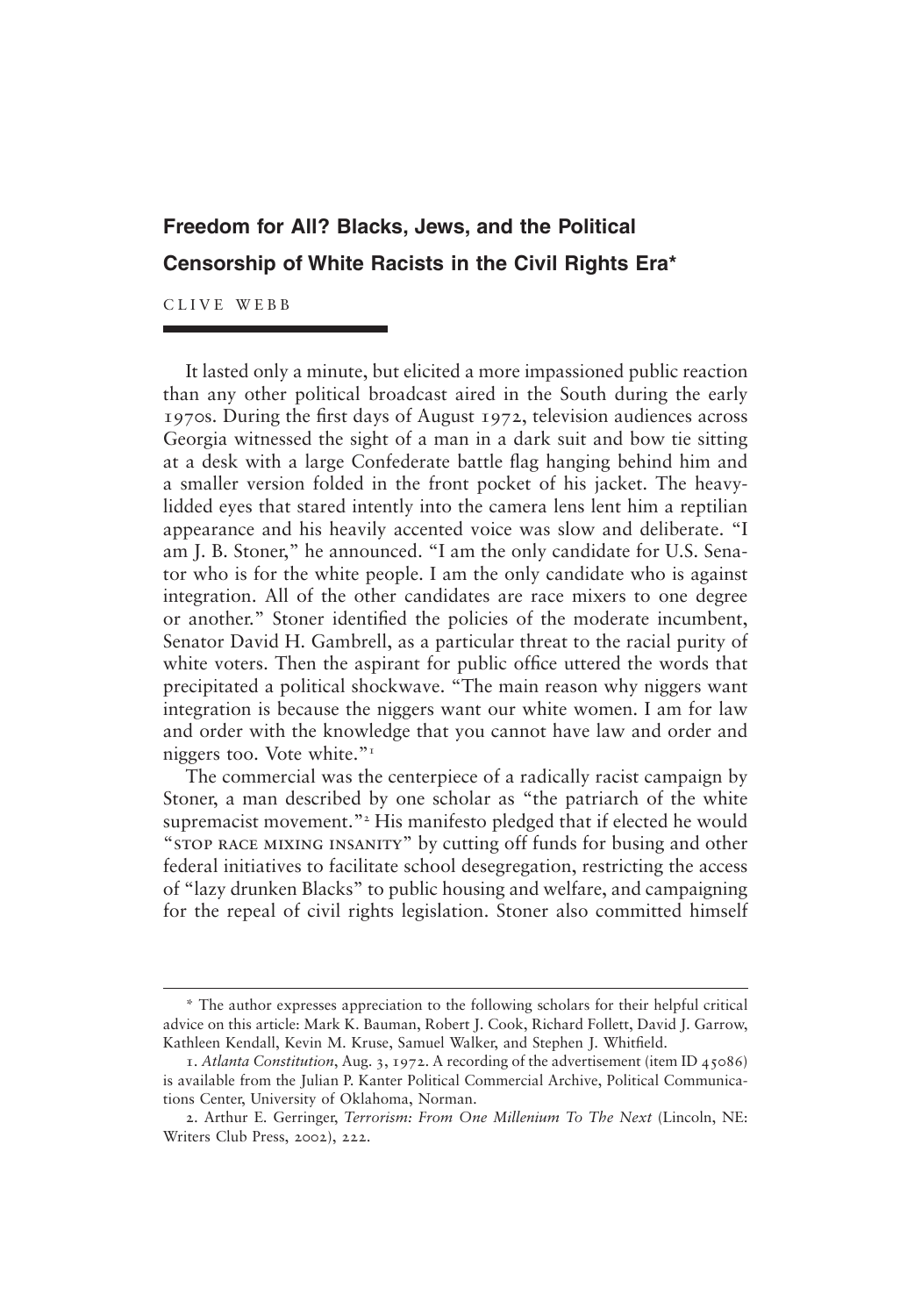to secure a federal law for the forcible repatriation of blacks to Africa, a controversial policy even a century earlier.<sup>3</sup>

Stoner's campaign commercial posed liberals with an ethical dilemma. The debate about how best to respond to its broadcast raged not only among local activists but across the country. In order to protect the constitutional rights of all citizens, was it appropriate to defend the freedom of speech of every individual, even those who used that right to preach hatred and intolerance? Some concluded that it was. In their opinion, no matter how abhorrent the statements made by Stoner, he had as much right as any other citizen to freedom of speech under the First Amendment. The American Civil Liberties Union (ACLU), whose libertarian philosophy had led it to defend the constitutional rights of white racists throughout the civil rights struggle, issued a statement supporting Stoner's right to unrestricted freedom of speech.<sup>4</sup>

However, black and Jewish activists reacted with particular indignation to the race-baiting language used in the commercial. Access to television and radio was of crucial strategic importance to an extremist candidate like Stoner. In contrast to mainstream political and civic leaders, he possessed limited resources and relied on the publicity provided by media coverage to reach out to the electorate. Civil rights organizations well understood that restricting his access to the airwaves promised to curtail his campaign. Accordingly, black and Jewish civil rights activists launched a collective campaign to silence Stoner. The National Association for the Advancement of Colored People (NAACP) and the Anti-Defamation League of B'nai B'rith (ADL) filed a joint complaint with the Federal Communications Commission (FCC), arguing that Stoner's public address was not only offensive, but also intended to incite violence against African Americans. The organizations asked that the FCC prohibit further broadcasts by Stoner in the interests of public decency and safety.

Pressure on the FCC mounted as other civil rights groups added their voices to the chorus of protest against the Stoner campaign commercial. The Georgia Council on Human Relations and the Atlanta Community Coalition on Broadcasting both issued statements supporting the petition of the NAACP and ADL. Atlanta Mayor Sam Massell also issued

<sup>3</sup>. "VOTE FOR The White People's Candidate J. B. Stoner / The White Racist For United States Senator From Georgia / STOP RACE MIXING INSANITY," campaign pamphlet, box 29, folder 15, Oscar Cohen Papers (hereafter cited as "Cohen Papers"), manuscript collection 294, Jacob Rader Marcus Center of the American Jewish Archives, Cincinnati; "Stop Busing: Vote for J. B. Stoner for U.S. Senator," campaign pamphlet, American Jewish Committee Antisemitic and Extremist Collection, Jacob and Hilda Blaustein Human Relations Library, New York (hereafter cited as AJC Collection).

<sup>4</sup>. *Atlanta Constitution*, Aug. 4, 1972.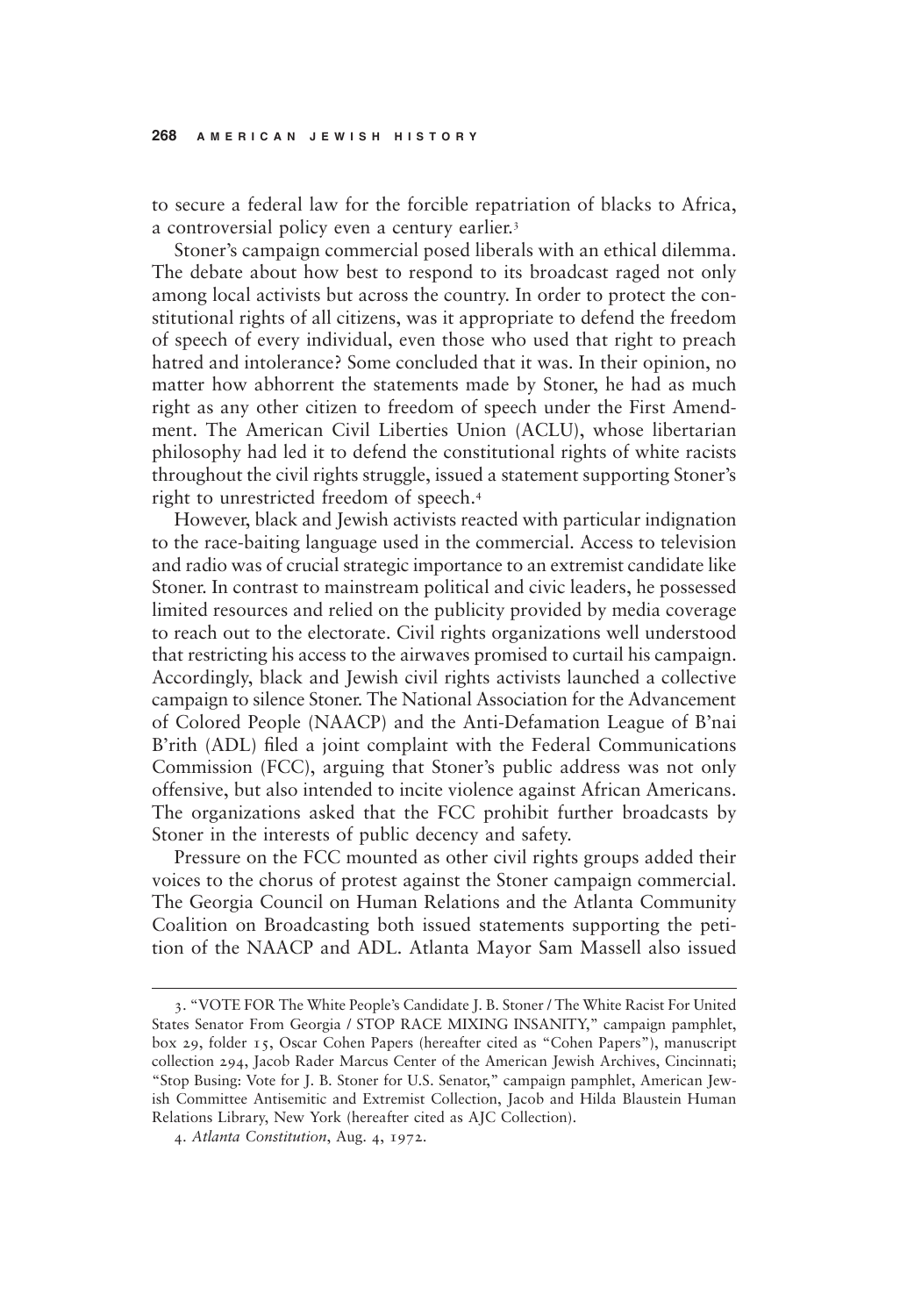a statement condemning the commercial and encouraged television and radio stations not to broadcast it. Hopes were high that the FCC would ban Stoner from using racist language on the airwaves.<sup>5</sup>

This essay assesses both the causes and impact of the 1972 protests against the Stoner campaign commercial. The attempt to ban further broadcasts represented an important chapter in the long and complicated history of civil rights organizations' policies on how to deal with hate speech. During the interwar era in particular, black and Jewish groups had both supported regulating the free speech of white racists. Since the intensification of the black freedom struggle in the late 1950s, however, they had for a number of ideological and strategic reasons refrained from legally campaigning for restrictions on hate speech.

Civil rights activists certainly spoke out in strong condemnation of hate speech and hate symbols such as burning crosses and the Confederate battle flag.<sup>6</sup> There was nonetheless an important distinction between mobilizing public opposition to the words and actions of white racists and using the power of law to prohibit them. While the moral case was clear, legally and politically the situation was more complex. Black and Jewish groups were especially worried that their attempts to prohibit racist propaganda would prove counterproductive. First, they feared that hate peddlers would actually gain greater exposure by publicizing themselves as victims of an insidious campaign to deny them their constitutional rights. Second, civil rights activists understood that their own ability to march and demonstrate relied on a broad reading of First Amendment rights by the courts. Restricting speech by white racists that others might find offensive could ironically rebound on the civil rights movement, allowing the courts to apply the same narrow interpretation of the First Amendment to civil rights protesters, seriously curtailing their capacity to protest against racial injustice. For these reasons, civil rights organizations had often eschewed direct challenges to hate speech.

In the autumn of 1972, black and Jewish activists nonetheless became embroiled in a very public controversy over the constitutional rights of hate speakers. Much of the historical scholarship on hate speech focuses on the Skokie affair, when members of the National Socialist Party of America attempted to organize a march through a Chicago suburb that was home to a large Jewish community that included many Holocaust survivors. Consistent with its belief in the unrestricted constitutional liber-

<sup>5</sup>. *Atlanta Journal*, Aug. 4, 1972; *Charleston* (WV) *Gazette*, Aug. 4, 1972; *Billings* (MT) *Gazette*, Aug. 3, 1972.

<sup>6</sup>. See, for instance, Robert J. Cook, *Troubled Commemoration: The American Civil War Centennial, 1961–1965* (Baton Rouge: Louisiana State University Press, 2007), 167.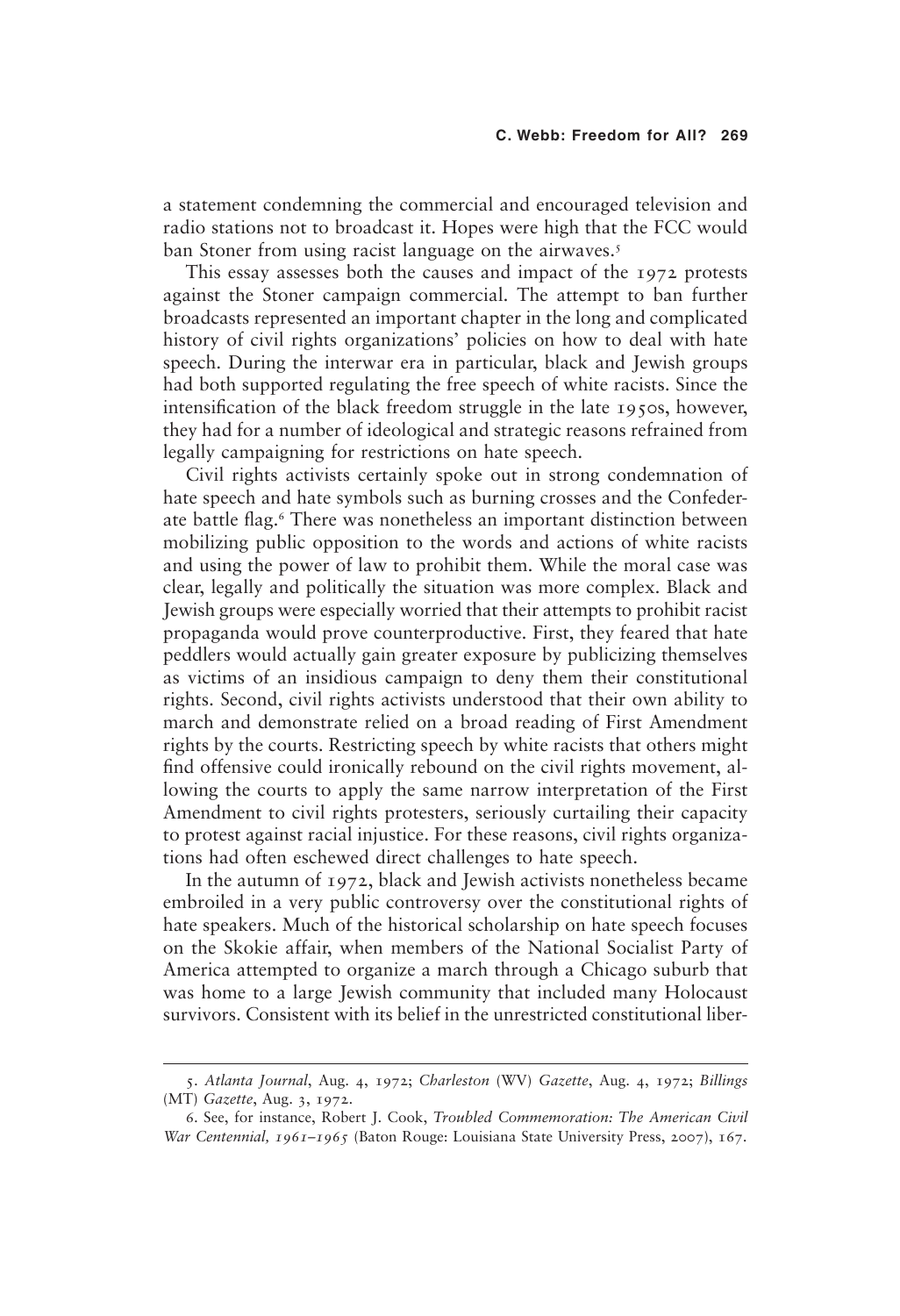

Fig. 1. Portrait of J. B. Stoner, undated. Mississippi State Sovereignty Commission photograph, courtesy Mississippi Department of Archives and History.

ties of all citizens, the ACLU sued for the right of the National Socialist Party to march in Skokie. Jewish defense groups, reacting to grassroots pressure, filed suit to ban the march on the grounds that it would incite violence. Although the Supreme Court upheld the First Amendment rights of the National Socialists, the march through Skokie never actually took place.<sup>7</sup> While numerous scholars have analyzed the Skokie affair, hardly any have attempted to situate it within a broader historical narrative of civil rights groups' strategy on hate speech. The Stoner incident has received little attention but is historically significant since it occurred five years earlier than the events in Skokie and anticipated what would later prove an acrimonious debate over whether or not white racists were entitled to the protections of the First Amendment.

Jesse Benjamin Stoner Jr. had established a reputation as one of the most notorious antisemites and racists in the United States long before the

<sup>7</sup>. See, for example, Donald Alexander Downs, *Nazis in Skokie: Freedom, Community, and the First Amendment* (Notre Dame, IN: University of Notre Dame Press, 1985); and Philippa Strum, *When the Nazis Came to Skokie: Freedom for Speech We Hate* (Lawrence: University Press of Kansas, 1999).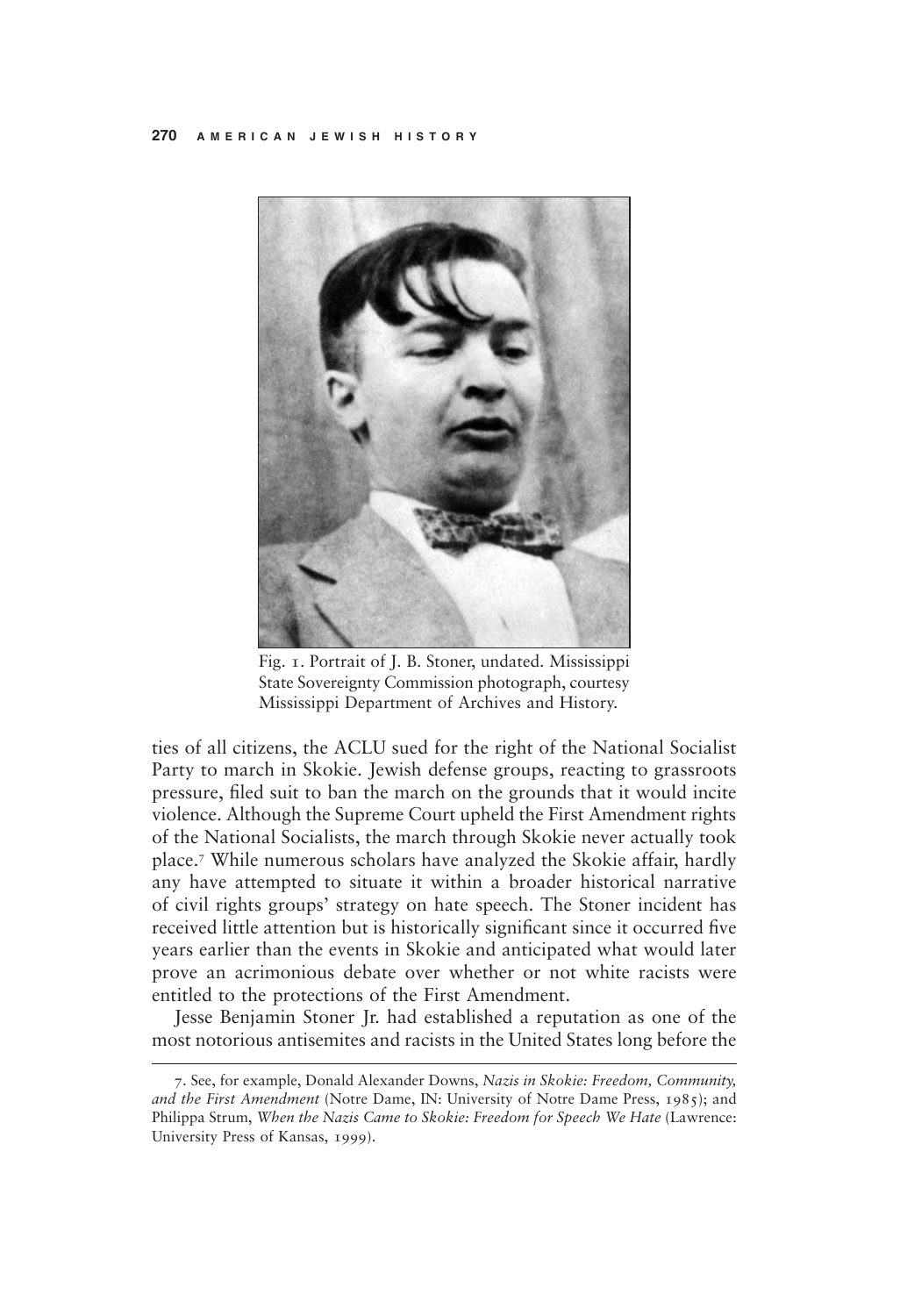

Fig. 2. An undated leaflet showing how Stoner and the National States' Rights Party painted Jews as radicals who were the real power behind the black freedom struggle. From the Jewish Community Relations Council of Minnesota Collection, Minnesota Historical Society.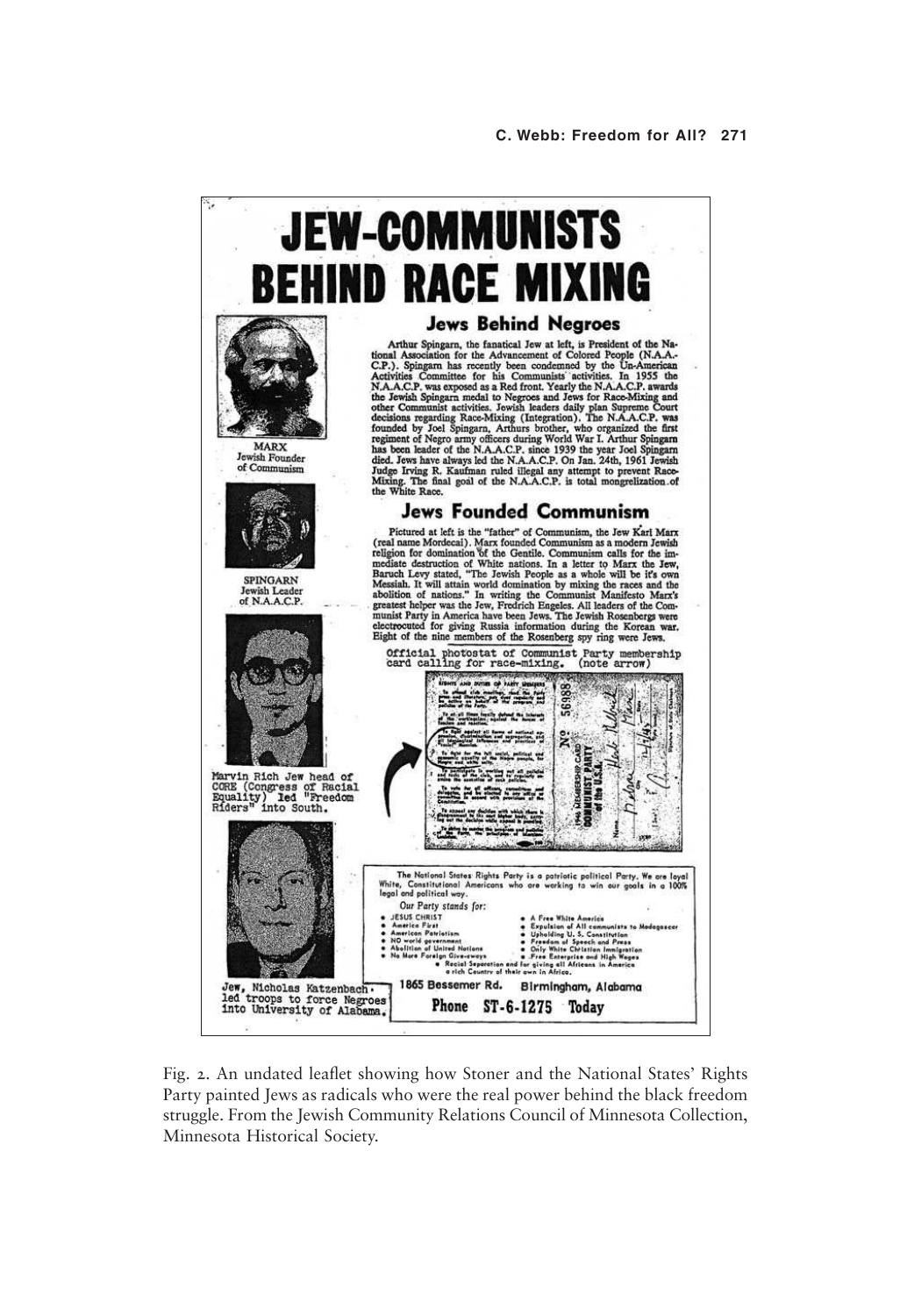public outcry created by his 1972 senatorial campaign. He was born on April 13, 1924, into a wealthy family in Walker County in northwestern Georgia, close to the Tennessee border. Stoner's childhood was marred by tragedy. At the age of only two-and-a-half, he suffered an attack of polio that crippled one of his legs. Shortly thereafter, his father died. By the time Stoner was seventeen, he had also lost his mother to cancer. These setbacks did not inhibit his ambition and he enthusiastically pursued a career in law, graduating from the Atlanta Law School and gaining admittance to the Georgia bar in 1951.<sup>8</sup>

By that time, Stoner had already embarked on a parallel career as a representative of the far right. In 1942, the eighteen-year-old Stoner became a member of the Association of Georgia Klans. From the outset, Stoner stood out even among his fellow white supremacists for the rabidity of his racial and religious prejudices. During the 1930s and 1940s, white southern newspaper editors and political leaders saw no contradiction in denigrating Nazi racial ideology while defending Jim Crow. Stoner, by contrast, was a self-confessed fascist who considered the racial systems of Nazi Germany and the American South to be branches from the same tree.<sup>9</sup> His admiration for Hitler stemmed from a fervent antisemitism. Stoner was at odds with most southern segregationists in having a greater animus toward Jews than African Americans. The authors of one study of political fanaticism go so far as to suggest that he was "perhaps the most outspoken and obsessive antisemite in American history."10 Convinced that communist Jews had duped the United States into fighting on the wrong side in World War II, Stoner filed a petition with the U.S. House of Representatives, urging its members to approve a resolution that "Jews are the children of the devil" and should be expelled from the country. In 1945, he also established an independent organization, the Stoner Anti-Jewish Party.<sup>11</sup>

<sup>8</sup>. *White Extremist Organizations, Part II: National States Rights Party* (unpublished monograph, May 1970), 5, National States Rights Party, Federal Bureau of Investigation File; John George and Laird Wilcox, *American Extremists: Militias, Supremacists, Klansmen, Communists, & Others* (Amherst, NY: Prometheus Books, 1996), 354.

<sup>9</sup>. For further insight into the hypocritical attitude of southern segregationists toward Nazism, see Johnpeter Horst Grill and Robert L. Jenkins, "The Nazis and the American South in the 1930s: A Mirror Image?" *Journal of Southern History* 58 (Nov. 1992): 667–94.

<sup>10</sup>. George and Wilcox, *American Extremists*, 354.

<sup>11</sup>. George Thayer, *The Farther Shores of Politics: The American Political Fringe Today* (London: Allen Lane, 1968),  $35-36$ ; "Activities of the Ku Klux Klan Organizations in the United States," Committee on Un-American Activities, House of Representatives, 89th Congress, 2d session (Washington, DC: U.S. Government Printing Office, 1966), part 5, 3806–7, 3809–10; Michael Newton, *The Invisible Empire: The Ku Klux Klan in Florida* (Gainesville: University Press of Florida, 2001), 116.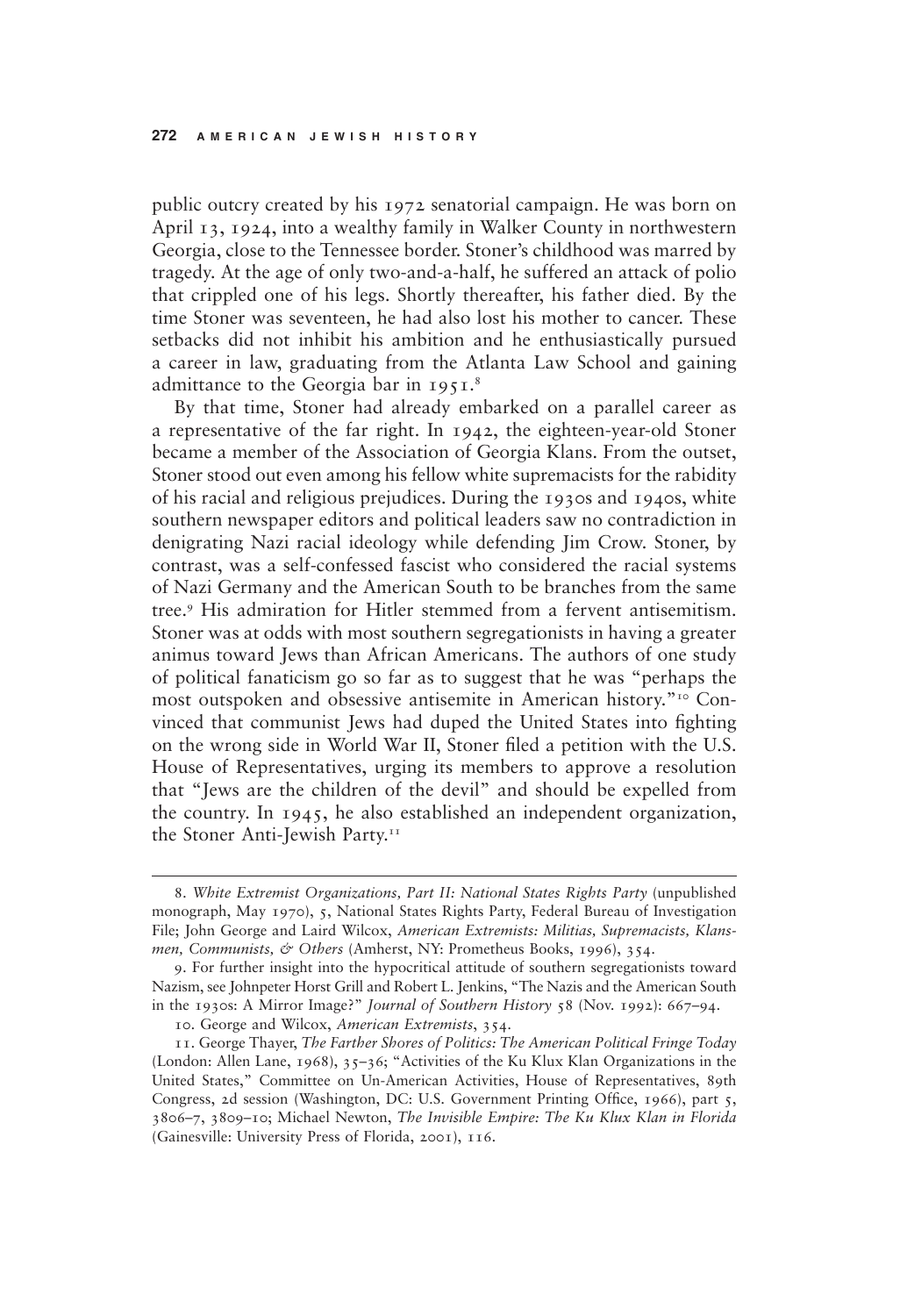Stoner's political activities assumed a new intensity in reaction to the U.S. Supreme Court decision in *Brown v. Board of Education*, outlawing segregation in public schools. Stoner believed that African Americans possessed neither the intelligence nor enterprise to coordinate a mass protest movement against white supremacy. He therefore concluded that a cabal of communist Jews was responsible for the civil rights protests that shook the southern states in the years following *Brown*. According to Stoner, "the negro is not the enemy. The Jew is THE enemy of our White Race and the Jew is using the negro in an effort to destroy the White Race that he so passionately hates."<sup>12</sup>

Stoner attempted to defend white supremacy through the National States' Rights Party (NSRP), a militant segregationist organization that he helped found in 1958. During the next decade, the NSRP was linked to numerous attacks on black and Jewish institutions, including a bombing campaign against southern synagogues. A group calling itself "The Confederate Underground" targeted seven Jewish communities between November 1957 and October 1958. In three cities—Charlotte; Gastonia, North Carolina; and Birmingham—the bombs failed to explode, but the bombers succeeded in damaging Jewish institutions in Miami, Nashville, Jacksonville, and Atlanta. In the bombing of The Temple, the leading Reform congregation in Atlanta, there was strong circumstantial evidence of NSRP involvement, although prosecutors failed to win a conviction of five menbers of the organization who were put on trial. Still, the Atlanta bombing brought home to local civil rights activists the danger represented by groups such as the NSRP and informed their later anxieties about Stoner and the potential impact of his campaign commercial.<sup>13</sup> Stoner was also personally responsible for the bombing in 1958 of the Bethel Baptist Church in Birmingham, whose pastor was the fearless black civil rights activist Fred Shuttlesworth. It took more than two decades before the authorities finally brought Stoner to justice for that crime.<sup>14</sup>

In the intervening years, Stoner relentlessly pursued his hate campaign against racial and religious minorities. He helped lead the violent resistance to civil rights demonstrations in St. Augustine, Florida, in 1964 and Bogalusa, Louisiana, the following year.<sup>15</sup> He was also active as a

<sup>12</sup>. J. B. Stoner, "The Philosophy of "White Racism,"' (n.d.), J. B. Stoner File, AJC Collection.

<sup>13</sup>. Clive Webb, *Fight Against Fear: Southern Jews and Black Civil Rights* (Athens and London: University of Georgia Press, 2001), 55-56.

<sup>14</sup>. *New York Times*, May 14 and 16, 1980; *Washington Post*, Aug. 14, 1982; May 12 and Jun. 3, 1983.

<sup>15</sup>. For more on Stoner's role in directing white resistance to black demonstrators in these communities, see David R. Colburn, *Racial Change and Community Crisis: St. Augustine,*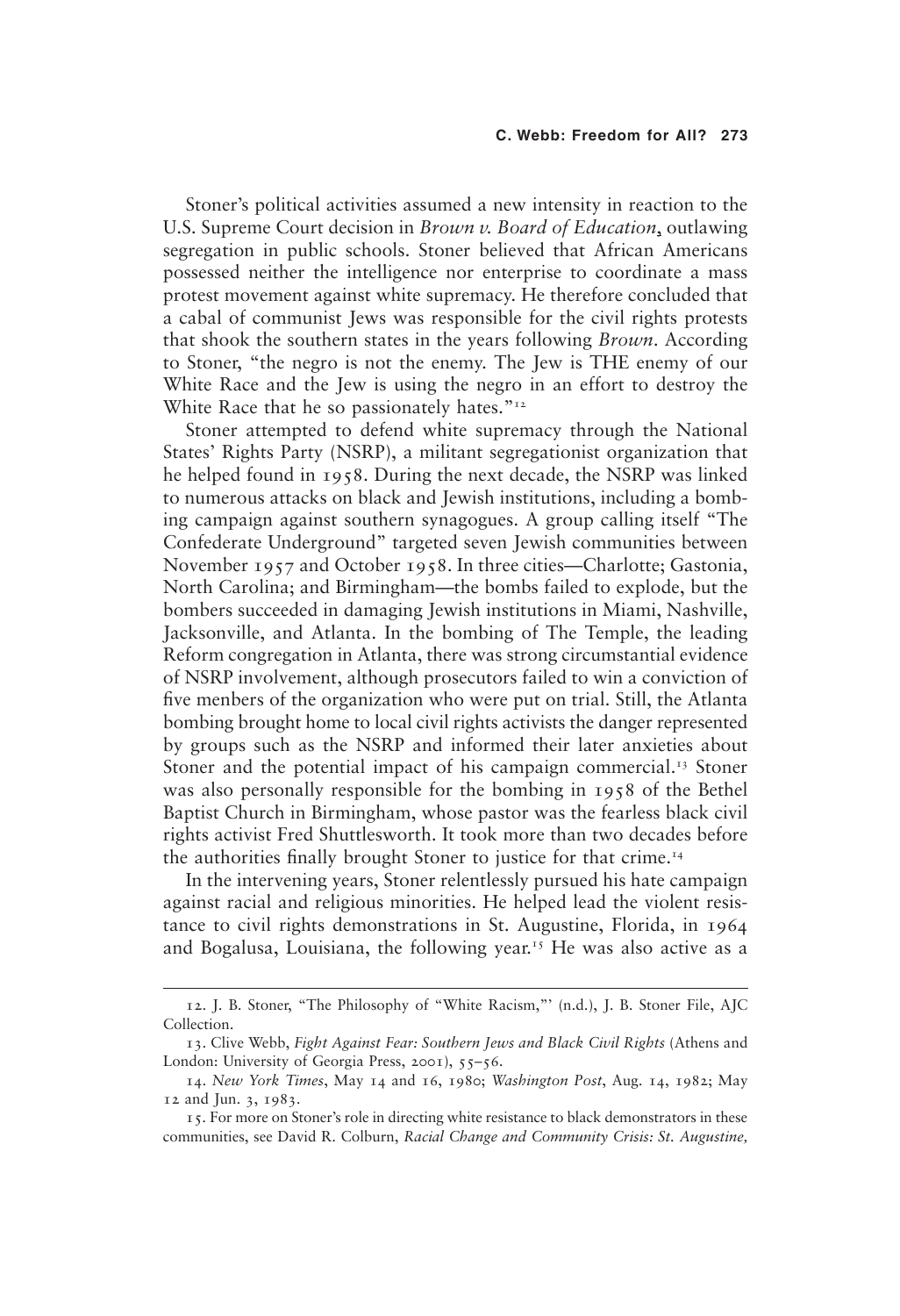lawyer representing numerous defendants accused of racially motivated crimes against African Americans. Most notoriously, in 1969 he served as a defense counsel for the murderer of Dr. Martin Luther King Jr., James Earl Ray.<sup>16</sup> Although the terrorist attacks on southern synagogues had ceased by the late 1950s, Stoner continued accusing Jews of masterminding the civil rights movement and he produced a stream of antisemitic publications including *Christ Not a Jew and Jews Not God's Chosen People*. 17

Throughout his political career, Stoner demonstrated a flair for the inflammatory rhetoric that aroused such controversy during his senatorial campaign. In the aftermath of the genocide committed during World War II, explicitly racist ideology, already on the wane, lost much of its intellectual and cultural legitimacy in the United States. Segregationist leaders increasingly refrained from defending Jim Crow in terms of white supremacy and black inferiority, emphasizing instead the more racially neutral language of states' rights.<sup>18</sup> Stoner, by contrast, revelled in a more atavistic rhetoric that denied the essential humanity of African Americans and advocated the use of extralegal violence to enforce white hegemony. "The nigger is not a human being," he exclaimed at a white supremacist rally in 1965. "He is somewhere between the white man and the ape. We don't believe in tolerance. We don't believe in getting along with our enemy, and the nigger is our enemy."<sup>19</sup>

Although the 1972 petition filed by the ADL and NAACP represented the first coordinated effort by civil rights groups to silence Stoner, newspapers and politicians had sporadically raised the issue of whether he was entitled to unrestricted freedom of speech throughout his career. As early as 1946, author Earl Conrad called on federal authorities to curtail distribution of postcards printed by the Stoner Anti-Jewish Party, stressing that although Allied forces had defeated the Axis powers, the

*<sup>1877</sup>–1980* (New York: Columbia University Press, 1985); and Adam Fairclough, *Race & Democracy: The Civil Rights Movement in Louisiana, 1915–1972* (Athens: University of Georgia Press, 1995), 344–80.

<sup>16</sup>. *Los Angeles Times*, Mar. 24, Mar. 30, Apr. 8, and May 27, 1969.

<sup>17</sup>. J. B. Stoner, *Christ Not a Jew and Jews Not God's Chosen People* (Marietta, GA: Thunderbolt, n.d.), copy in Hargrett Rare Book and Manuscript Library, University of Georgia, Athens.

<sup>18</sup>. The attempt by massive resistance to moderate their language in order to promote the public respectability of their cause is discussed in numerous works, including David Chappell, *A Stone of Hope: Prophetic Religion and the Death of Jim Crow* (Chapel Hill: University of North Carolina Press, 2004); and George Lewis, *Massive Resistance: The White Response to the Civil Rights Movement* (London: Hodder, 2006).

<sup>19</sup>. "Activities of the Ku Klux Klan Organizations in the United States," Part 5, 3821.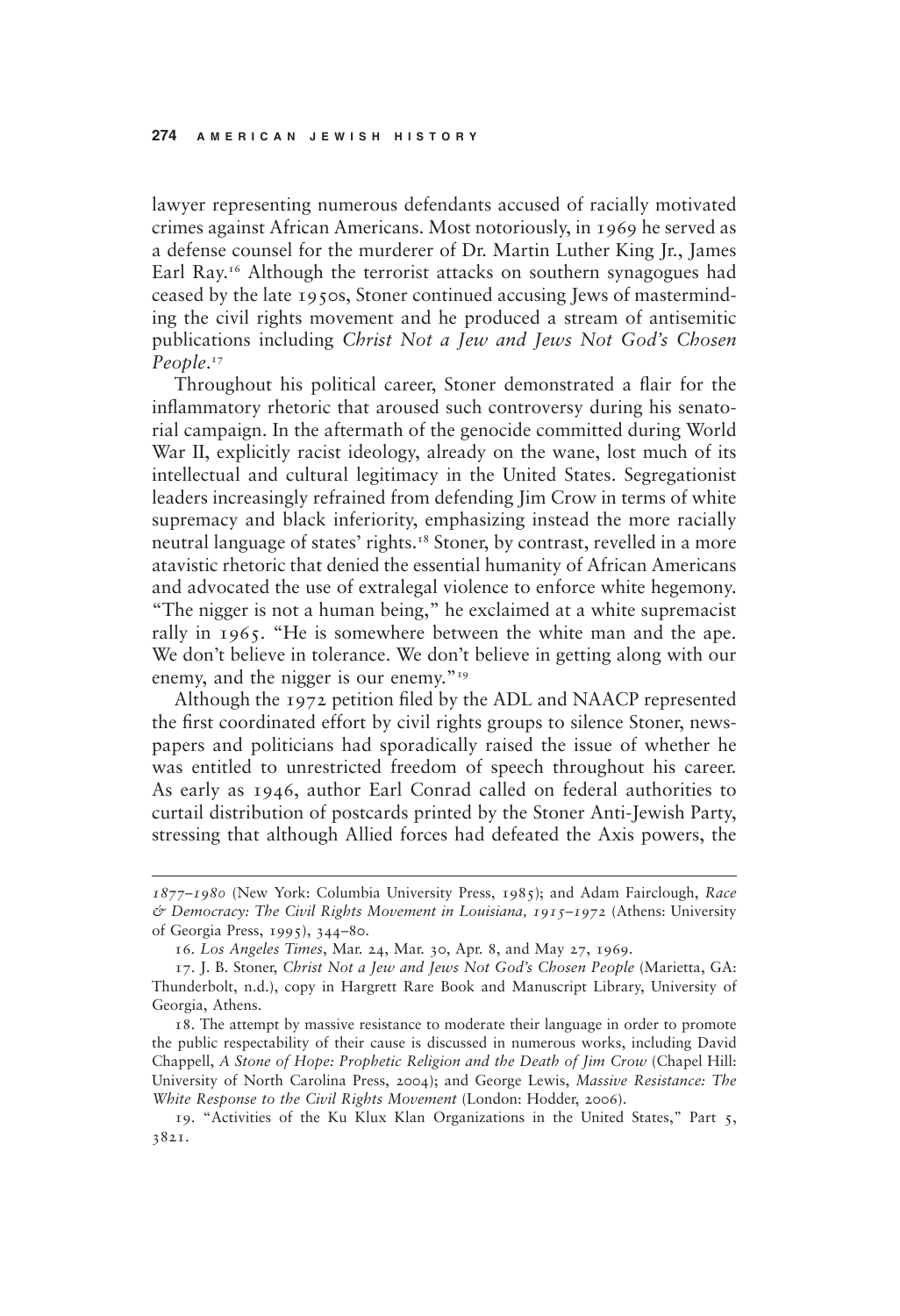fight against domestic fascism remained unfinished.<sup>20</sup> In 1963, Montana Senator Lee Metcalf contacted the U.S. postmaster general to ask whether the federal government had the authority to restrict circulation of hate literature such as the NSRP's newsletter, *The Thunderbolt*. The answer, to his presumed disappointment, was no. $2I$ 

These earlier initiatives notwithstanding, the attempt to suppress the Stoner campaign commercial signalled a change in policy on the part of civil rights activists who had previously advocated an expansive interpretation of the First Amendment right to freedom of speech. It is essential to contextualize the controversy over the Stoner commercial by first providing an overview of how African American and Jewish organizations had historically handled the contentious issue of hate speech.

Civil rights organizations had on occasion challenged the right to freedom of expression when it resulted in racially derogatory representations of African Americans. Most notably, the NAACP had protested movie theater screenings of the D. W. Griffith film *The Birth of a Nation* because of its depiction of hypersexualized black males preying upon unsuspecting white women. Black demonstrations occurred both during the initial distribution of the film in 1915 and on its reissue shortly after World War II. The protests had a mixed impact: while some theaters withdrew the film, the controversy also attracted curious audiences.<sup>22</sup> Moreover, during the era of mass civil disobedience by blacks in the 1950s and 1960s, civil rights organizations for a number of strategic reasons retreated from efforts to legally censor white racists. While the civil rights movement was dedicated to the eradication of all forms of racial discrimination, several factors made it a difficult problem to confront directly.

The first of these factors was a realization by civil rights activists that for the courts to impose limitations on the freedoms of speech and association would compromise their own cause. Restrictions on First Amendment rights in the United States have historically served the political interests of conservative elites that sought to suppress any challenge to their hegemony. The curtailment of free speech as a means to

<sup>20</sup>. *Chicago Defender*, Oct. 26, 1946.

<sup>21</sup>. Senator Lee Metcalf to Postmaster General J. Edward Day, Jun. 12, 1963; Louis J. Doyle to Senator Lee Metcalf, Jul. 5, 1963, both in box 246, Group Research Archives, Rare Book and Manuscript Library, Columbia University.

<sup>22</sup>. David W. Blight, *Race and Reunion: The Civil War in American Memory* (Cambridge, MA: Belknap Press of Harvard University, 2001), 395–96; Martha Biondi, *To Stand and Fight: The Struggle for Civil Rights in Postwar New York City* (Cambridge, MA: Harvard University Press, 2003), 95–97; Harry M. Benshoff and Sean Griffin, *America on Film: Representing Race, Class, Gender, and Sexuality at the Movies* (Malden, MA: Blackwell, 2004), 78.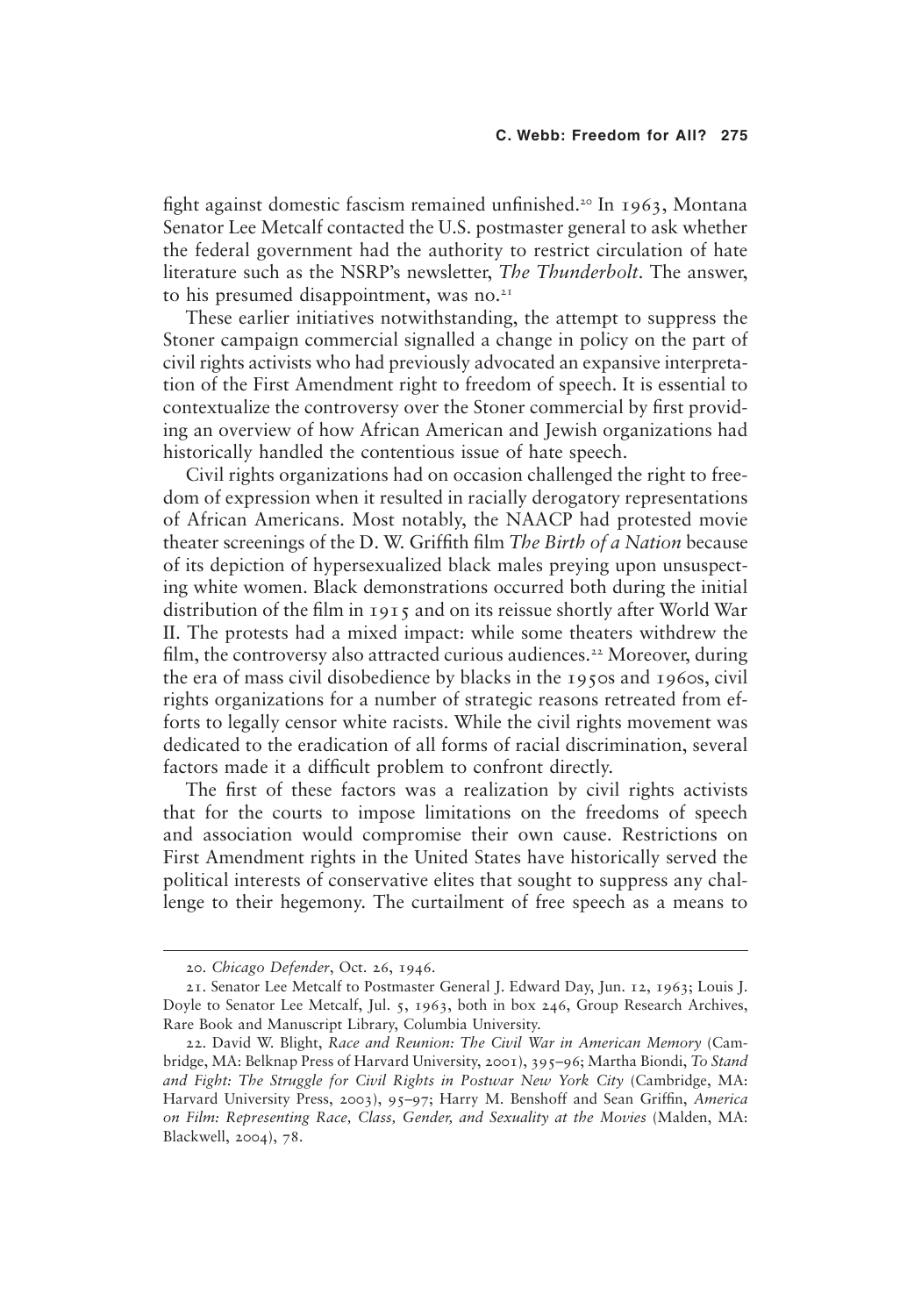silence the dissenting voices of those seeking social and political change occurred consistently from the Alien and Sedition Acts of 1798, through the repressive policies of the plantation elite in the antebellum South, to the Palmer raids on the radical left following World War I. Traditionally, it is the politically less powerful who campaign for greater freedom of speech as a means to gain equality.<sup>23</sup>

This is certainly true of the black freedom struggle. The civil rights revolution that occurred in the decades following World War II relied on the readiness of the federal judiciary to accord demonstrators the protections of the First Amendment. The success of the black political protests of the 1950s and 1960s depended in part on the safeguarding of speech interpreted by some as inflammatory and offensive. Southern law-enforcement officers used the accusation of incitement to assault and arrest civil rights demonstrators. However, the courts continually ruled that these attempts to restrict freedom of speech amounted to unconstitutional acts of censorship. The efforts of African Americans to gain the civil rights guaranteed by the Fourteenth and Fifteenth Amendments therefore relied on the enforcement of the civil liberties granted by the First Amendment. As former ACLU chief Ira Glasser observes, civil rights activists consequently "saw equality and free speech as mutually reinforcing, twin pillars of a singular value system."<sup>24</sup>

One illustration of how an expansive interpretation of First Amendment rights facilitated civil rights protest is the student sit-ins of 1960. When violence broke out during various demonstrations, law enforcement officers arrested the students for provoking disorder by intruding on private property. NAACP lawyers attempted to overturn the convictions by claiming that the sit-ins represented something more significant than a simple case of trespass or breach of the peace. The First Amendment, they insisted, permitted the students to protest publicly against racial segregation. While their acts were provocative, the use of violence to suppress the protests represented an infringement of their constitutional rights. The Supreme Court agreed. Between 1961 and 1965, it overturned the convictions of numerous student demonstrators. In the two most important of these cases, *Edwards v. South Carolina* (1963) and *Cox v. Louisiana* (1965), the Court established that even the threat of

<sup>23</sup>. For further discussion of historical restrictions on free speech, see Christopher M. Finan, *From the Palmer Raids to the Patriot Act: A History of the Fight for Free Speech in America* (Boston: Beacon Press, 2007).

<sup>24</sup>. Ira Glasser, "Introduction," in Henry Louis Gates Jr., Anthony P. Griffin, Donald E. Lively, Robert C. Post, William B. Rubenstein, and Nadine Strossen, *Speaking of Race, Speaking of Sex: Hate Speech, Civil Rights, and Civil Liberties* (New York and London: New York University Press, 1994), 2.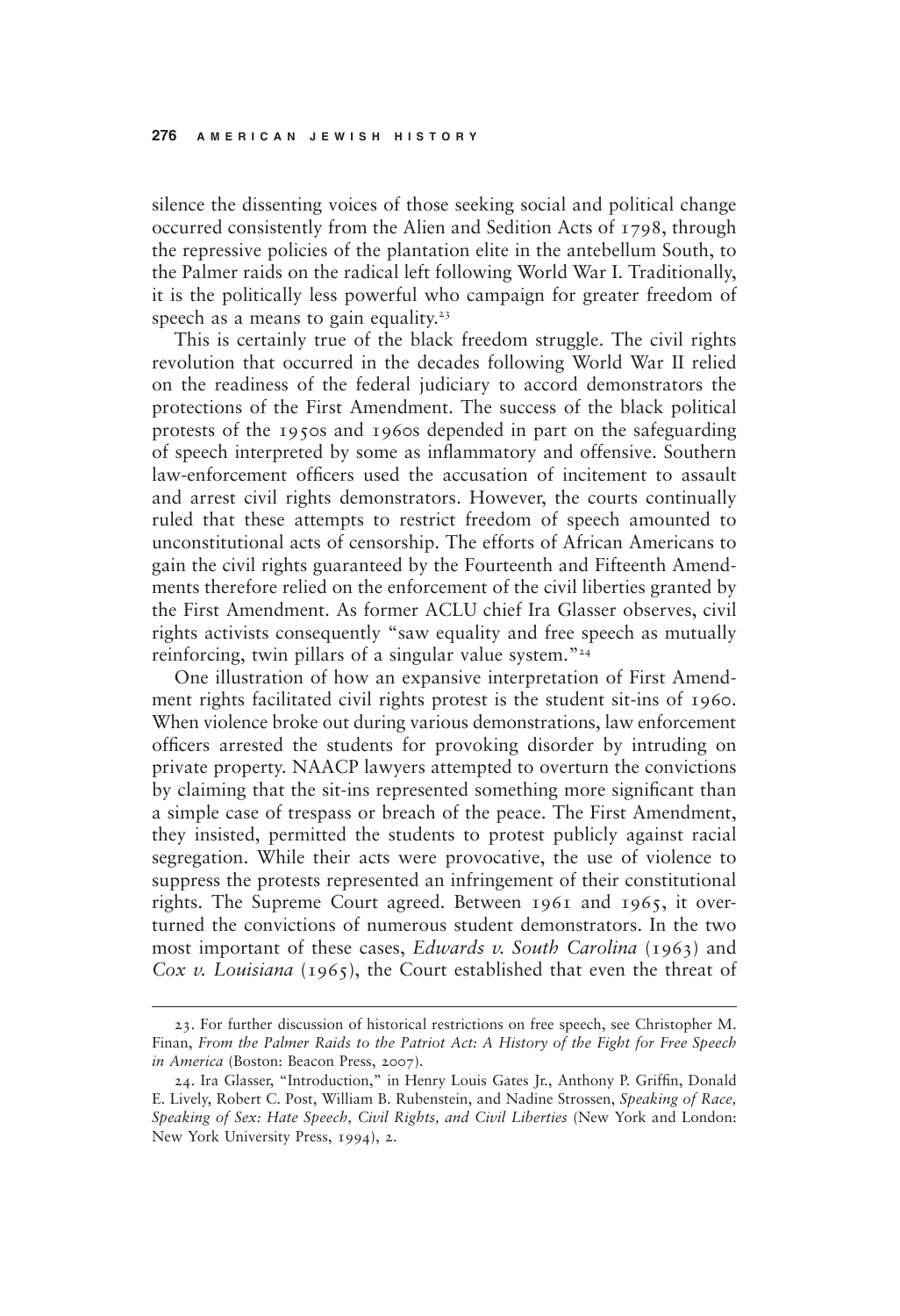imminent violence from a hostile audience was insufficient grounds for the suppression of constitutionally protected speech.<sup>25</sup>

The commitment of the Supreme Court to facilitate civil rights protest also led to its decision in *New York Times v. Sullivan* that the First Amendment protection of free speech necessitated a higher criterion of proof in libel actions brought by public figures. Many news organizations had at first been reluctant to report candidly on the repression of civil rights protest in the South for fear that southern public officials would sue them for libel. The enhancement of First Amendment protections in the case led to more aggressive news reporting. This, in turn, heightened public understanding of, and sympathy for, the black freedom struggle.<sup>26</sup>

The events leading to the decision in *New York Times v. Sullivan*  erupted on March 29, 1960, when the *New York Times* ran a full-page advertisement with the headline "Heed Their Rising Voices." The authors of the advertisement were the members of the Committee to Defend Martin Luther King and the Struggle for Freedom in the South. Their intention was to raise funds for the legal defense of the civil rights leader, who Alabama authorities had arrested on fallacious charges of tax evasion. "Heed Their Rising Voices" highlighted the brutal repression of black protesters engaged in nonviolent protest. This "unprecedented wave of terror" included "truckloads of police armed with shotguns and tear-gas" surrounding the Alabama State College in Montgomery and padlocking the doors of its dining hall in an effort to starve student demonstrators into surrender.<sup>27</sup>

Although the advertisement did not mention him by name, Montgomery police commissioner L. B. Sullivan filed a libel suit against the newspaper and four black ministers named in the advertisement. A Montgomery County jury awarded Sullivan \$500,000, a decision upheld by the Alabama Supreme Court. The case then made its way to the U.S. Supreme Court. On March 9, 1964, Justice William Brennan delivered the opinion of the court, which overturned the earlier ruling. Breaking with historical tradition, the court ruled that the First Amendment protection of freedom of speech applied to libel cases. According to Brennan, the Constitution sanctioned "uninhibited, robust, and wide-open" speech, including "vehement, caustic and sometimes unpleasantly sharp attacks on government and public officials." The application of the First Amendment led the Court to raise the burden of proof in libel cases through the introduction

<sup>25</sup>. Samuel Walker, *In Defense of American Liberties: A History of the ACLU* (New York and Oxford: Oxford University Press, 1990), 263–64; *Edwards v. South Carolina*, 372 U.S. 229 (1963); *Cox v. Louisiana*, 379 U.S. 536 (1965).

<sup>26</sup>. *New York Times Co. v. Sullivan*, 376 U.S. 254 (1964).

<sup>27</sup>. *New York Times,* Mar. 29, 1960.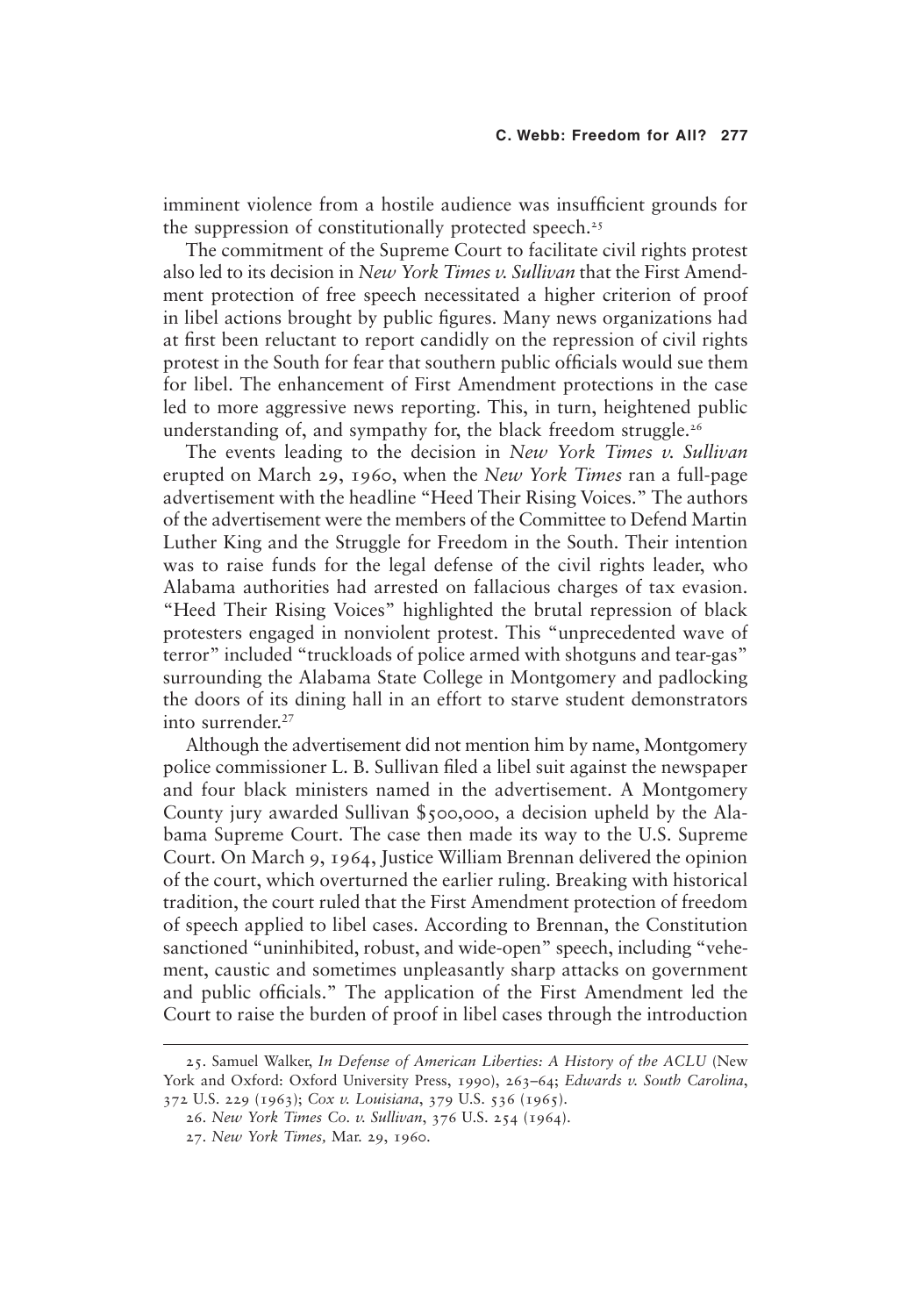of the "actual malice" standard. This new standard made it necessary for a plaintiff to prove that the author of a statement knew that it was false or acted in "reckless disregard" of the truth. Although the decision in *New York Times v. Sullivan* applied specifically to statements made about public officials, it demonstrated the commitment of the Warren Court to uphold the First Amendment's protection of political debate.<sup>28</sup>

The lessons of recent history also warned black activists that it was minorities who most stood to lose from any restriction on constitutional liberties. Only four years before the Stoner controversy, the conservative backlash to the radical black protest of the late 1960s had resulted in the federal government curtailing the rights of freedom of speech and assembly. In July 1967, police arrested H. Rap Brown of the Student Non-Violent Coordinating Committee (SNCC) for inciting a race riot that erupted on the streets of Cambridge, Maryland. Brown had only hours before the outbreak of the disorder declared at a civil rights rally that, "if Cambridge doesn't come around, Cambridge got to be burned down." The following year, Congress passed an amendment to the new Civil Rights Act that made it illegal to cross state lines and make speeches with the intent "to incite, organize, promote, encourage, participate in, and carry on a riot." In criminalizing militant black protest, the Rap Brown Amendment, as commentators labelled it, represented a clear warning even to more moderate civil rights activists that political dissenters were often the first victims of any restrictions on First Amendment rights.<sup>29</sup> Civil rights activists therefore supported unrestricted freedom of speech because they saw it as essential to the success of their struggle against white racism.

Ironically, their assertion that the Constitution allowed all citizens to express publicly ideas or opinions that others might find offensive sometimes forced them to defend the rights of their bitterest political enemies to the same freedoms. In 1961, two of Stoner's associates in the NSRP, Robert Lyons and Edward Fields, attempted to hold a rally in the small town of Fairfield, Alabama. A local court granted Mayor Claude Smithson an *ex parte* injunction—one issued without a hearing—against Lyons and Fields on the grounds that they could incite a race riot. The two men

<sup>28</sup>. Michal R. Belknap, *The Supreme Court under Earl Warren, 1953–1969* (Columbia: University of South Carolina Press, 2005), 191–92; David J. Garrow, *Bearing the Cross: Martin Luther King, Jr., and the Southern Christian Leadership Conference* (New York: W. Morrow, 1986), 131, 135. The most extensive analysis of *New York Times v. Sullivan* is Anthony Lewis, *Make No Law: The Sullivan Case and the First Amendment* (New York: Random House, 1991).

<sup>29</sup>. Bruce D'Arcus, "Protest, Scale, and Publicity: The FBI and the H. Rap Brown Act," *Antipode* 35 (Sep. 2003): 718–41.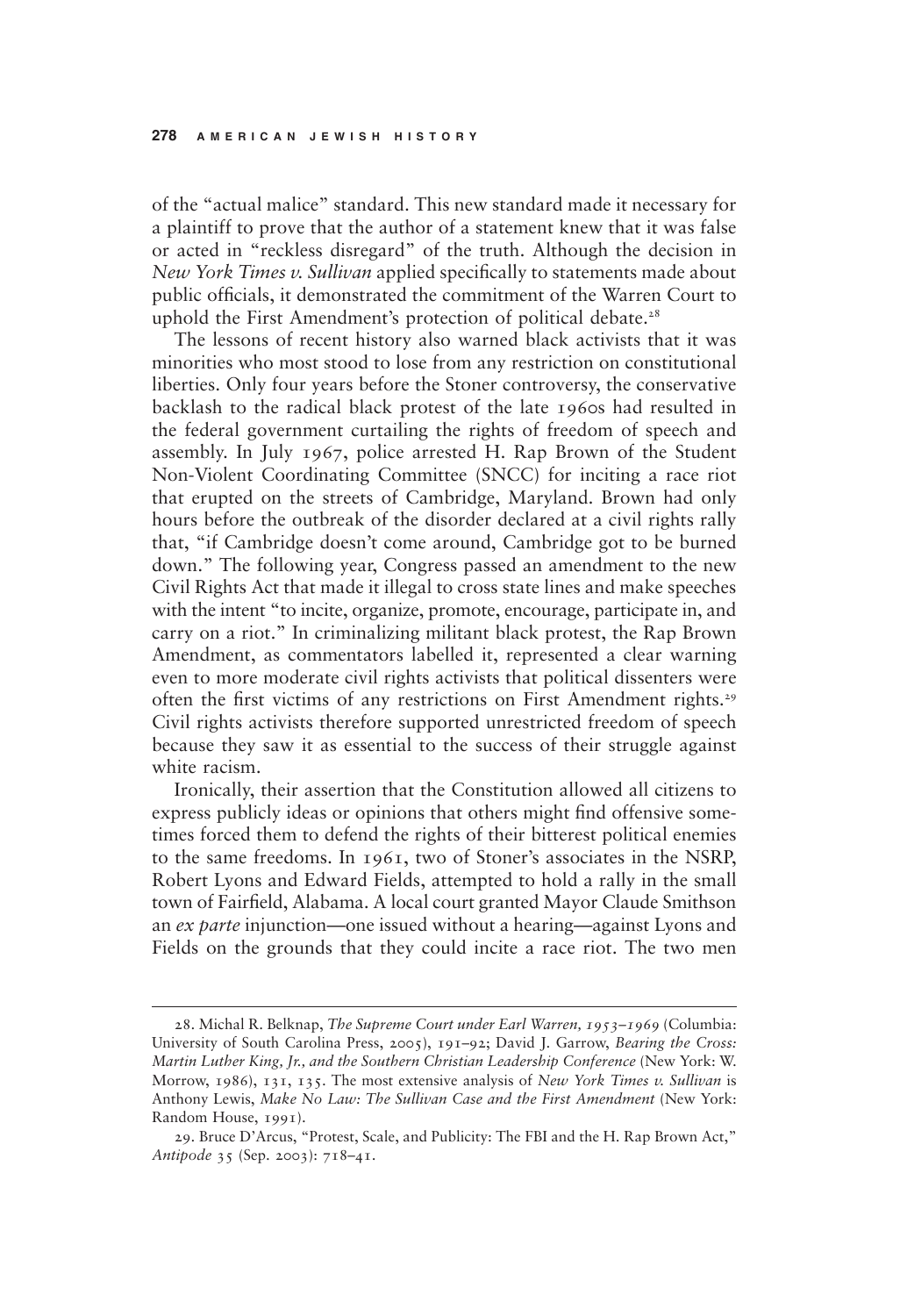nonetheless attempted to distribute copies of their organization's racist organ, *The Thunderbolt*, to local townspeople. Arrested by the police, they appeared before the same judge who had issued the injunction against them. The court found them both guilty of violating the injunction and sentenced them to fines of  $\S$ 50 each and five days in prison.<sup>30</sup>

During the desegregation crisis, the ACLU had unfailingly attempted to uphold the First-Amendment rights of white racists. Consistent with that policy, it launched an appeal to the Supreme Court on behalf of the two NSRP members, claiming that the injunction was an unconstitutional prior restraint on their rights of freedom of speech and assembly. The ACLU's executive director, John de J. Pemberton Jr., emphasized that the primary motivation for the appeal was less a concern for Lyons and Fields than the need to protect against courts issuing similar injunctions against civil rights demonstrations. In his opinion, "if the Supreme Court rules that such injunctions cannot be used to block free speech and association, one of the major obstacles to increased effectiveness of Negro and white opposition to racial discrimination will have been overcome."<sup>31</sup>

Although the actions of the ACLU were in accordance with established policy, what was more surprising was that the NAACP Legal Defense and Educational Fund should also file an amicus brief on behalf of Fields and Lyons. Neither the prosecution nor the NSRP activists—no doubt embarrassed and repelled by the situation—assented to the NAACP acting as a friend of the court in the case. However, the court did grant permission. The brief filed by NAACP lawyer Jack Greenberg stated that, while his organization opposed the NSRP, it worried that should the Supreme Court uphold the convictions it would open the way to other restrictions on the freedoms of speech and assembly, including those enjoyed by civil rights activists. According to Greenberg, some courts were already citing the case as precedent for the conviction of civil rights demonstrators who violated restraining orders issued without their having an opportunity to contest them. A decision by the Supreme Court to uphold the original ruling could "seriously impede the movement for equal rights now current in the nation." In December 1963, the Supreme Court overturned the convictions of Fields and Lyons on the narrow grounds that their handing out copies of *The Thunderbolt* did not constitute a violation of the injunction against an NSRP rally.32 Although the case did not repre-

<sup>30</sup>. George M. Snyder, Corporal, Intelligence Unit, Maryland State Police, to Wesley Mc-Cune, Aug. 21, 1964, box 246, Group Research Archives; *Denver Post*, Oct. 12, 1961.

<sup>31</sup>. *Civil Liberties* 211 (Nov. 1963), clipping, box 246, Group Research Archives; *Washington Evening Star*, Dec. 12, 1963; *Washington Post*, Dec. 12, 1963; *New York Times*, Dec. 12, 1963; *Birmingham Post-Herald*, Dec. 12, 1963.

<sup>32</sup>. *Fields v. City of Fairfield*, 375 U.S. 248 (1963) (per curiam); *Labor*, Dec. 28, 1963.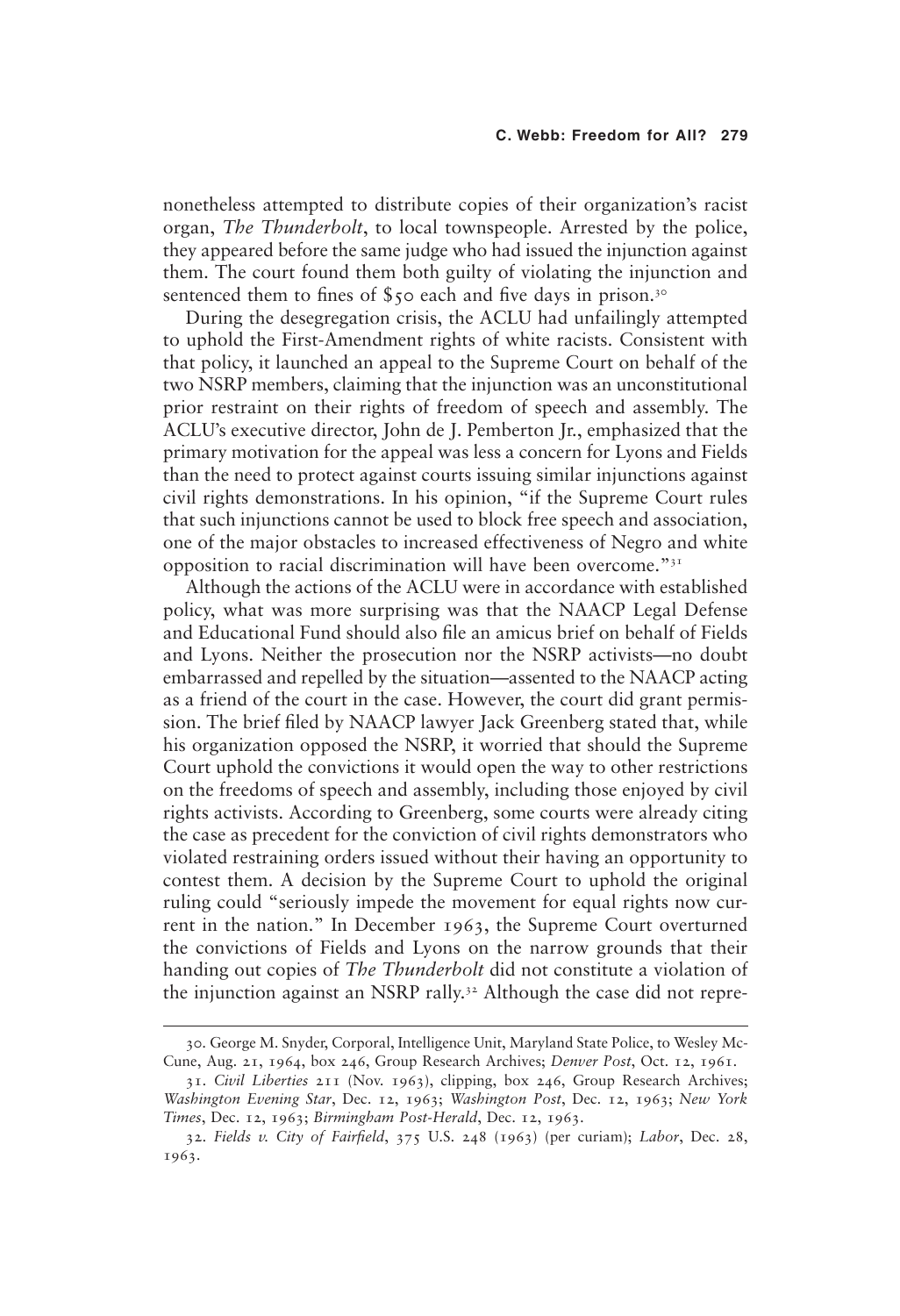sent a complete victory for civil rights activists, it did demonstrate how their desire to promote liberal interpretations of First Amendment rights paradoxically facilitated the cause of their political foes.

In contrast to black civil rights organizations such as the NAACP, Jewish defense groups faced greater challenges in reaching consensus on the appropriate strategic response to hate speech. The issue was a source of both inter- and intra-organizational dissension. In broad terms, activists divided over the cautious tactics of the American Jewish Committee (AJC) and the more confrontational stance of the American Jewish Congress, ADL, and Jewish War Veterans.

The AJC, founded in 1906 by acculturated Jews of central European background, had for decades steered clear of direct confrontation with political extremists such as Stoner. Instead, the organization implemented a policy of containment known as the "quarantine strategy." The intention was to avoid public dialogue with the far right that, the AJC feared, would confer on the extremists a greater degree of political legitimacy. A direct challenge to hate speech further risked white racists turning the situation to their political advantage by portraying themselves to the public as martyrs denied their constitutional rights. "Every hatemonger alleges that attempts are being made to deny him freedom of speech," observed Dr. S. Andhil Fineberg, one of the architects of the quarantine strategy. "When such a denial actually occurs, it brings to the bigot's support many conscientious citizens who detest his views—genuine liberals to whom freedom of speech is inviolate."<sup>33</sup> According to historian Marianne Sanua, the AJC was also concerned that restricting its political enemies' freedom of speech could prove counterproductive, impeding the ability of minorities to promote unpopular causes, such as Jewish support for Israel.<sup>34</sup>

During the 1960s, the AJC deployed the quarantine strategy against such prominent antisemites as John Crommelin and American Nazi Party leader George Lincoln Rockwell. The organization also applied a longerterm plan of promoting community education programs to foster racial and religious tolerance. "In the long run," concluded one of its reports, "the most effective defense against unsound ideas is more speech and more ideas, in the certain knowledge that ultimately truth will triumph."<sup>35</sup>

<sup>33</sup>. S. Andhil Fineberg, "The Quarantine Treatment," in *The Hate Reader*, ed. Edwin S. Newman (Dobbs Ferry, NY: Oceana Publications, 1964), 114.

<sup>34</sup>. Marianne R. Sanua, *Let Us Prove Strong: The American Jewish Committee, 1945–2006* (Hanover, NH: University Press of New England/Brandeis University Press, 2007), 254–55.

<sup>35</sup>. "Anti-Semitism in the U.S. and Problems in Dealing With it," Executive Board Meeting, Oct. 28–30, 1960, Antisemitism/AJC file, AJC Subject Files Collection, Reports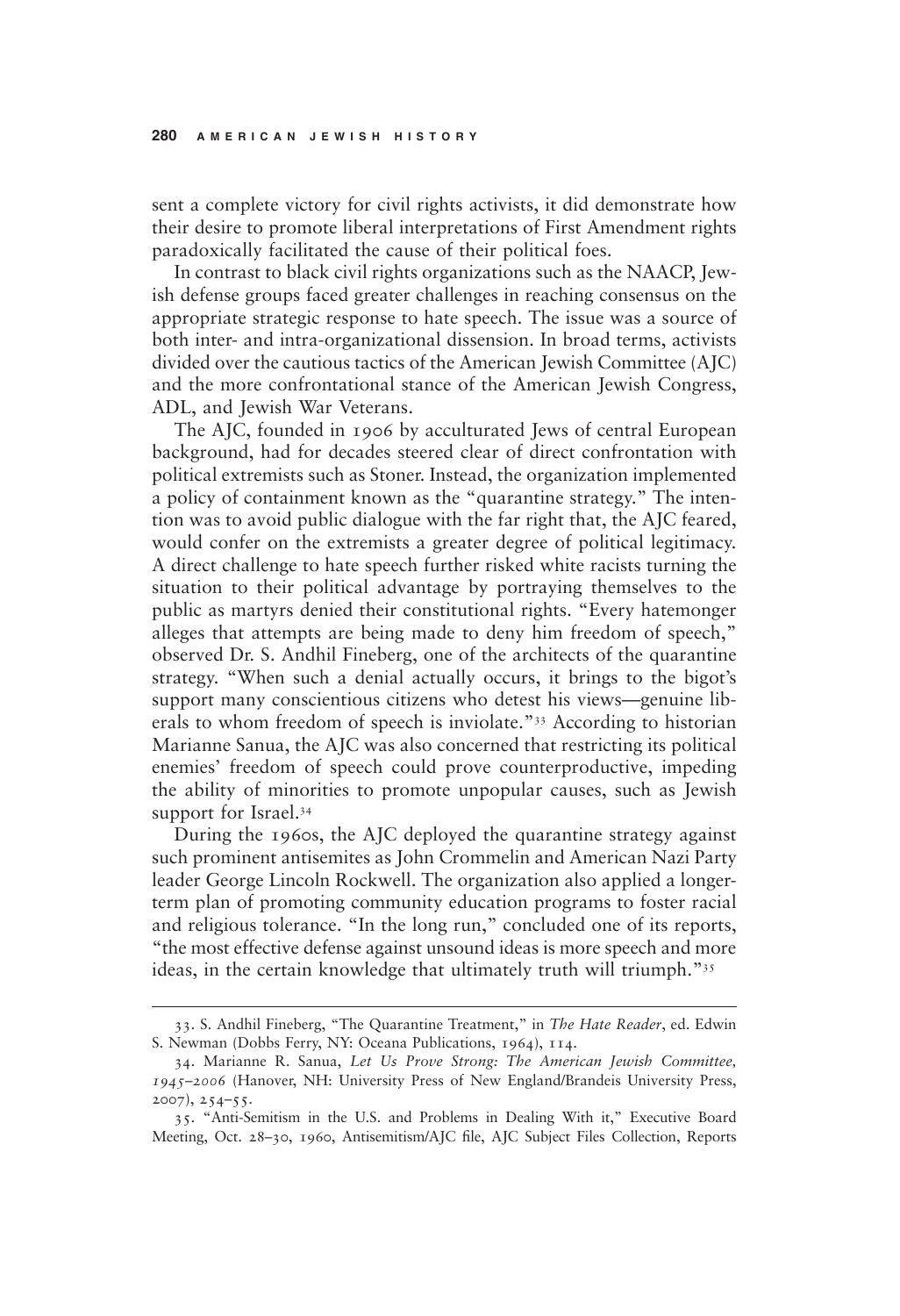Scholars often assume that there was a consensus among Jewish defense agencies in support of the quarantine strategy. David Hamlin, for example, refers to it as the "time-honored and well-tested position" of Jewish groups.36 This, however, was not entirely true even of the AJC. Although the quarantine strategy was an official policy of the Committee, circumstances sometimes compelled the organization to take a more interventionist position on hate speech. Apprehension that far-right fanatics would use public forums to incite violence against racial and religious minorities on occasion led the AJC to abandon caution. One example of this was the organization's reaction to John Kasper, the rabble-rousing segregationist who provoked violent resistance to school desegregation in several southern communities during the late 1950s. The AJC collaborated with local and state authorities in Tennessee and Florida to expose Kasper's former close friendships with African Americans and thereby ruin his reputation as a segregationist leader.<sup>37</sup>

In contrast to the gradualism of the AJC, other Jewish defense agencies assumed a more direct stance on hate speech. These organizations included the American Jewish Congress, founded in 1918 by Jews of eastern European descent, as well those from central European backgrounds who favored a more aggressive, Zionist-oriented approach to Jewish issues; and the ADL, established in the wake of the 1915 lynching of Leo Frank as an offshoot of the B'nai B'rith fraternal order. Reflecting their departure from AJC strictures, both groups had from their inception campaigned for censorship of antisemitic literature and speech.<sup>38</sup>

The activities of the American Jewish Congress and the ADL increased immediately after World War II, a time when public exposure of the Holocaust had undermined popular tolerance of antisemitism and allowed Jews to establish a more assertive claim to inclusion in American society. The American Jewish Congress, for instance, participated in protests against public addresses by notorious antisemite Gerald L. K.

and memoranda on anti-Semitism in America and AJC's work to combat it, 1960–1962, American Jewish Committee Archives, available online at *http://ajcarchives.org/AJCArchive/ DigitalArchive.aspx* (accessed Nov. 19, 2007).

<sup>36</sup>. David Hamlin, *The Nazi/Skokie Conflict: A Civil Liberties Battle* (Boston: Beacon Press, 1980), 108. See also Sanua, *Let Us Prove Strong*, 252–53.

<sup>37</sup>. Naomi W. Cohen, *Not Free to Desist: The American Jewish Committee, 1906–1966* (Philadelphia: Jewish Publication Society of America, 1972), 396.

<sup>38</sup>. The ADL, for instance, participated in protests against derogatory stereotypes of Jews in theater productions during the 1910s. See Harley Erdman, *Staging the Jew: The Performance of an American Ethnicity, 1860–1920* (New Brunswick, NJ: Rutgers University Press, 1997), 150-59.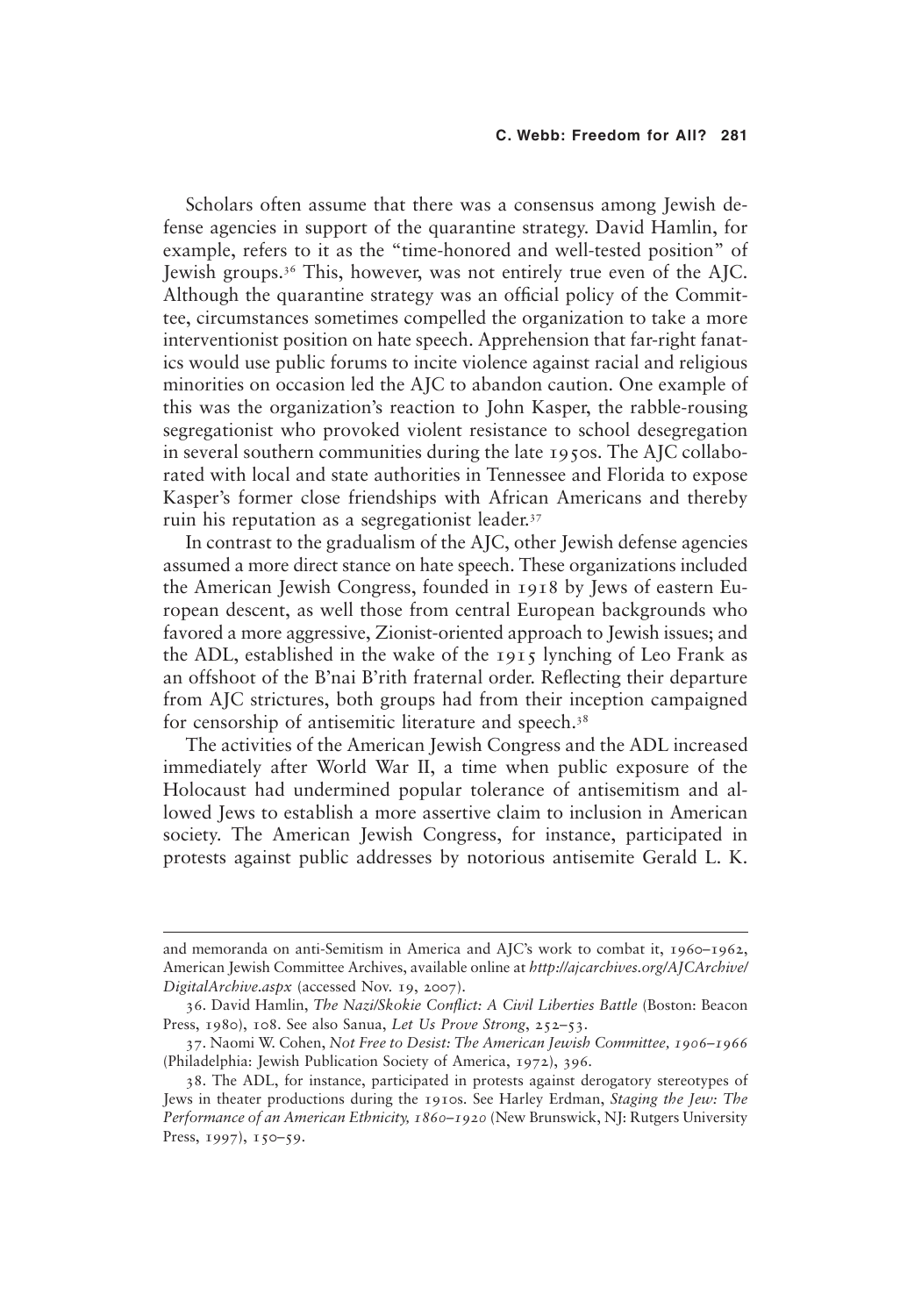Smith in Los Angeles during 1945.<sup>39</sup> In a case that anticipated the later Stoner incident, the ADL filed a petition with the FCC in 1946 protesting radio appearances by Mississippi Klansman Lycurgus Spinks, who was campaigning for the state governorship. Spinks was a theatrical racist who wore his silver hair to his shoulders and proclaimed Jesus was a Klansman.40 His verbal assaults on racial and religious minorities included the accusation that the Russian Revolution was a conspiracy by "hook-nosed Jews from New York and London and a few of those niggers I'm supposed to sleep with."41 The ADL argued that Spinks' invective violated the public interest responsibilities of the radio stations on which he appeared. Although the FCC upheld the petition, the ADL declined the opportunity to refute Spinks on air, as this would give greater legitimacy to a fringe candidate. When voters went to the polls, Spinks won only  $\mathbf{I}$ , s percent of the vote.<sup>42</sup>

The two more assertive Jewish defense agencies had also attempted to prohibit the mail distribution of hate literature. In the early 1940s, the American Jewish Congress supported House Bill 2328, which would have empowered the postmaster general to outlaw material containing "defamatory and false statements" based on race or religion.43 Among the groups that successfully lobbied against the bill was the AJC, a clear indication of how the issue of hate speech divided Jewish defense agencies.44 The failure of the bill did not dissuade the ADL from later petitioning federal authorities to ban circulation of a newsletter produced by antisemitic preacher and former Stoner ally Gordon Winrod, a proposal that also met with rejection.<sup>45</sup>

Although the ADL and American Jewish Congress had on occasion collaborated with the AJC in applying the quarantine strategy, they had at best been reluctant partners. During the late 1950s and early 1960s, the two organizations supported quarantine in instances where a more

<sup>39</sup>. David J. Leonard, "'The Little Fuehrer Invades Los Angeles': The Emergence of a Black-Jewish Coalition After World War II," *American Jewish History* 92 (Mar. 2004): 81–102.

<sup>40</sup>. *Cedar Rapids* (IA) *Gazette*, Sep. 3, 1949; *Lowell* (MA) *Sun*, Aug. 24, 1949.

<sup>41</sup>. *Chicago Defender*, Sep. 23, 1944.

<sup>42</sup>. Arnold Forster, *Square One: A Memoir* (New York: Donald I. Fine, Inc., 1988),  $83 - 84.$ 

<sup>43</sup>. Will Maslow, "Prejudice, Discrimination, and the Law," *Annals of the American Academy of Political and Social Science* 275 (May 1951): 9–17; "Group Libel Laws: Abortive Efforts to Combat Hate Propaganda," *Yale Law Journal* 61 (Feb. 1952): 252–63.

<sup>44</sup>. Samuel Walker, *Hate Speech: The History of an American Controversy* (Lincoln and London: University of Nebraska Press, 1994), 85.

<sup>45</sup>. *ADL Bulletin* 28 (Sep. 1971): 3–4.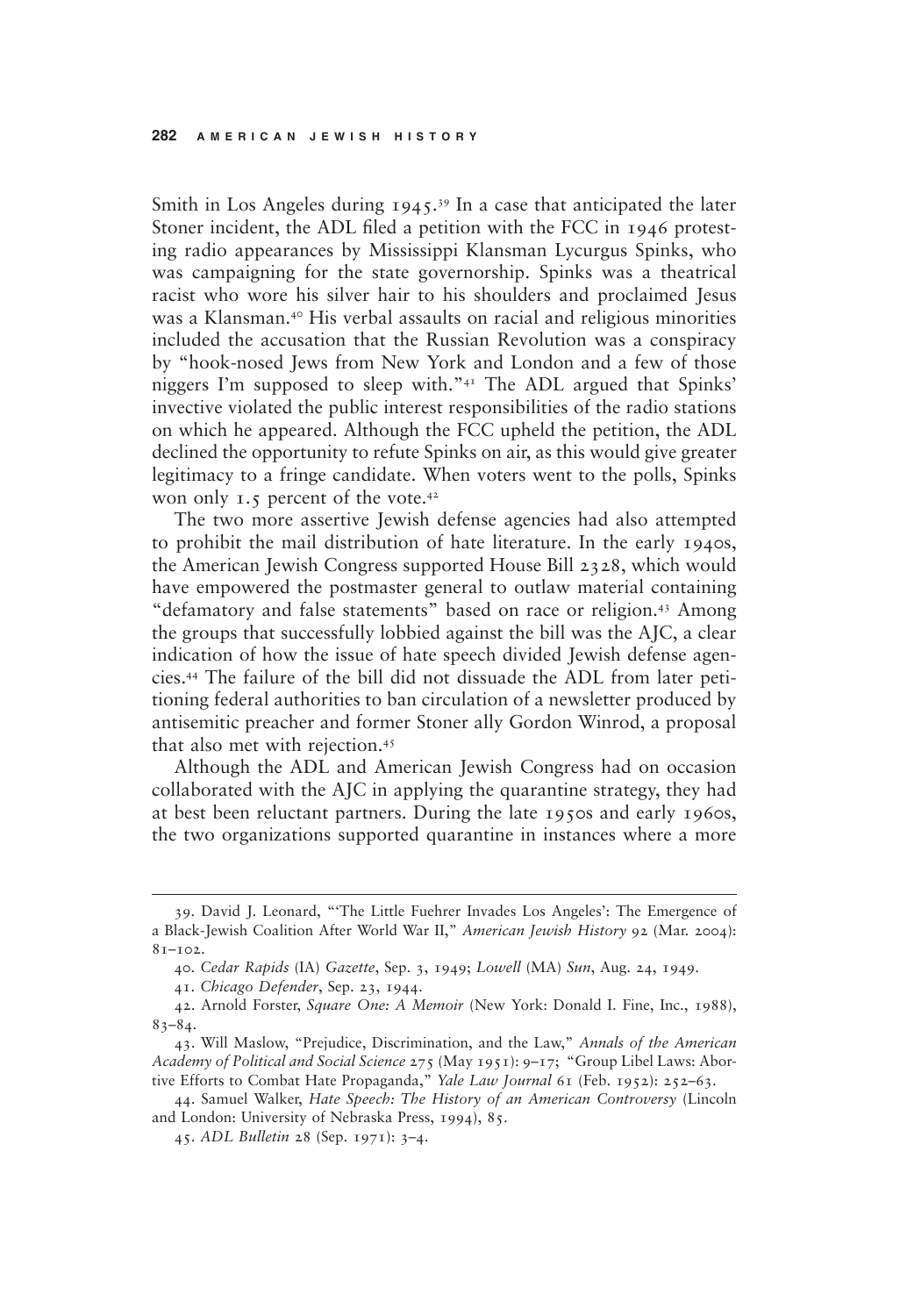direct approach threatened the security of racial and religious minorities. This was the case, for instance, with George Lincoln Rockwell.<sup>46</sup> The ADL and American Jewish Congress also recognized that support for restrictions on freedom of speech could compromise civil rights activism. During the 1950s, several southern states attempted to repress the NAACP by forcing it to release its membership lists, exposing those whose names appeared to intimidation and violence. When the Alabama NAACP refused to comply, state authorities imposed an outright ban on the organization. To defend the NAACP, with which it had a close alliance, the American Jewish Congress tactically retreated from attempting to censor racist speech, promoting instead the entitlement of all Americans to "the free exercise of the right to speak without fear of retribution, and to the right of voluntary association and free assembly."47 During the late 1950s and early 1960s, when the terrorist campaigns of the far right against southern Jews made safety a premium, the use of quarantine was an appropriate strategy. By the late 1960s, however, both the American Jewish Congress and the ADL would revert, for reasons explained below, to a more aggressive stance on hate speech.

Given their earlier caution about censorship of white racists, the confrontational attitude of some civil rights groups toward the Stoner campaign commercial represented a tactical shift on the hate speech issue. The effort to ban further broadcasts of the commercial demonstrated an alternative conviction that unrestricted freedom of speech posed a potential threat, rather than a measure to protect, equality.

The effort to silence Stoner raises some crucial issues. First, how do we account for the timing of the decision to shift tactics? Civil rights organizations had wrestled with the hate speech issue for years. Stoner himself had long used public addresses to make abusive statements about racial and religious minorities. Therefore, there was nothing new or surprising about the language used in the commercial. Nonetheless, it led some civil rights groups to shift from their strategic support of unrestricted freedom of speech toward a principled stand against public expressions of hate. Second, why did some black and Jewish organizations sign the petition to the FCC while others refrained from confronting Stoner? The Southern Christian Leadership Conference, for instance, although based in Atlanta, did not become involved in the dispute. This lack of consensus suggests that the hate speech issue was representative of the broader fracturing of the civil rights coalition in the late 1960s and early 1970s.

<sup>46</sup>. On the difficulty of maintaining cross-organizational support for quarantining Rockwell, see Frederick J. Simonelli, *American Fuehrer: George Lincoln Rockwell and the American Nazi Party* (Urbana and Chicago: University of Illinois Press, 1999), 63–65.

<sup>47</sup>. *Congress Weekly*, Oct. 22, 1956, 4.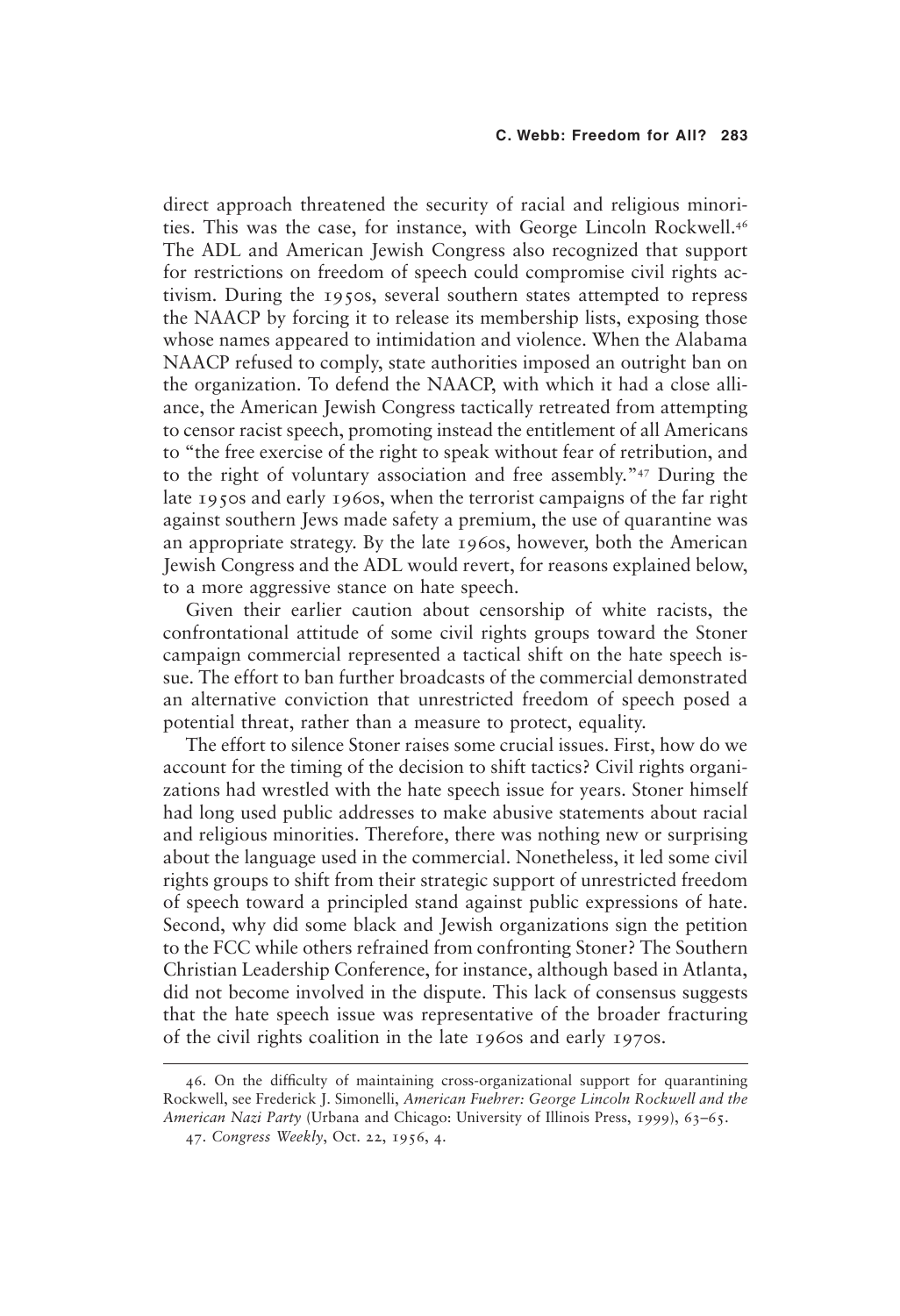Unfortunately, neither the organizational records of the NAACP and ADL nor the published scholarship on the two civil rights groups provides much insight into why they mobilized against Stoner.<sup>48</sup> (It should be noted that the American Jewish Congress, though generally sharing the position taken by the ADL and the NAACP in their action against Stoner, did not participate in the effort because it was mainly conducted by local activists and the organization had no office in Atlanta). The relative absence of evidence accounting for the shift in policy is problematic, but it is possible to point toward a tentative explanation. A closer look at both broader shifts in civil rights activism and the distinctive characteristics of the Stoner campaign offer some clues.

The immediate catalyst for the ADL and NAACP petition was Stoner's unprecedented use of explicitly racist language in a campaign commercial. Television provided Stoner with the means to communicate his message to millions of people, the potential impact of which no one could predict. The senatorial race of 1972 was not the first time that Stoner had run for public office, but he had not in the past possessed access to such a powerful medium through which to communicate his message. With little media profile, Stoner did not represent a serious threat. However, with the potential to appear in every living room across the state, he posed much more of a menace.

Civil rights groups had refrained from a censorship struggle with Stoner when he stood as a candidate in the Georgia gubernatorial election two years earlier. Declaring his candidacy in that contest in May 1970, Stoner promised a "program of unity and love," only to expose his divisiveness and hatred by adding the clause "for whites."49 Stoner's platform stressed his commitment not only to resist further federal intervention in southern race relations, but also to repeal the legislative revolution of the 1960s. As he would later do in his senatorial campaign, Stoner announced his intention to preserve school segregation by opposing busing, improving the funding of private academies, and restricting welfare to poor whites. He also declared his determination to resist federal mandates such as the Supreme Court's prohibition of officially sponsored school prayer in *Engel v. Vitale* (1962), which he described as an encroachment upon

<sup>48</sup>. Neither of the most recent studies of the NAACP, for instance, discuss the issue of hate speech. See Gilbert Jonas, *Freedom's Sword: The NAACP and the Struggle Against Racism in America, 1909–1969* (New York: Routledge, 2005); and Manfred Berg, *Ticket to Freedom: The NAACP and the Struggle for Black Political Integration* (Gainesville: University Press of Florida, 2005). No scholar has to date written an organizational history of the ADL.

<sup>49</sup>. *The Thunderbolt* (Jun. 1970): 1; *Savannah Morning News*, May 19, 1970; *Chicago Defender*, Jun. 3, 1970; *Wall Street Journal*, Sep. 1, 1970.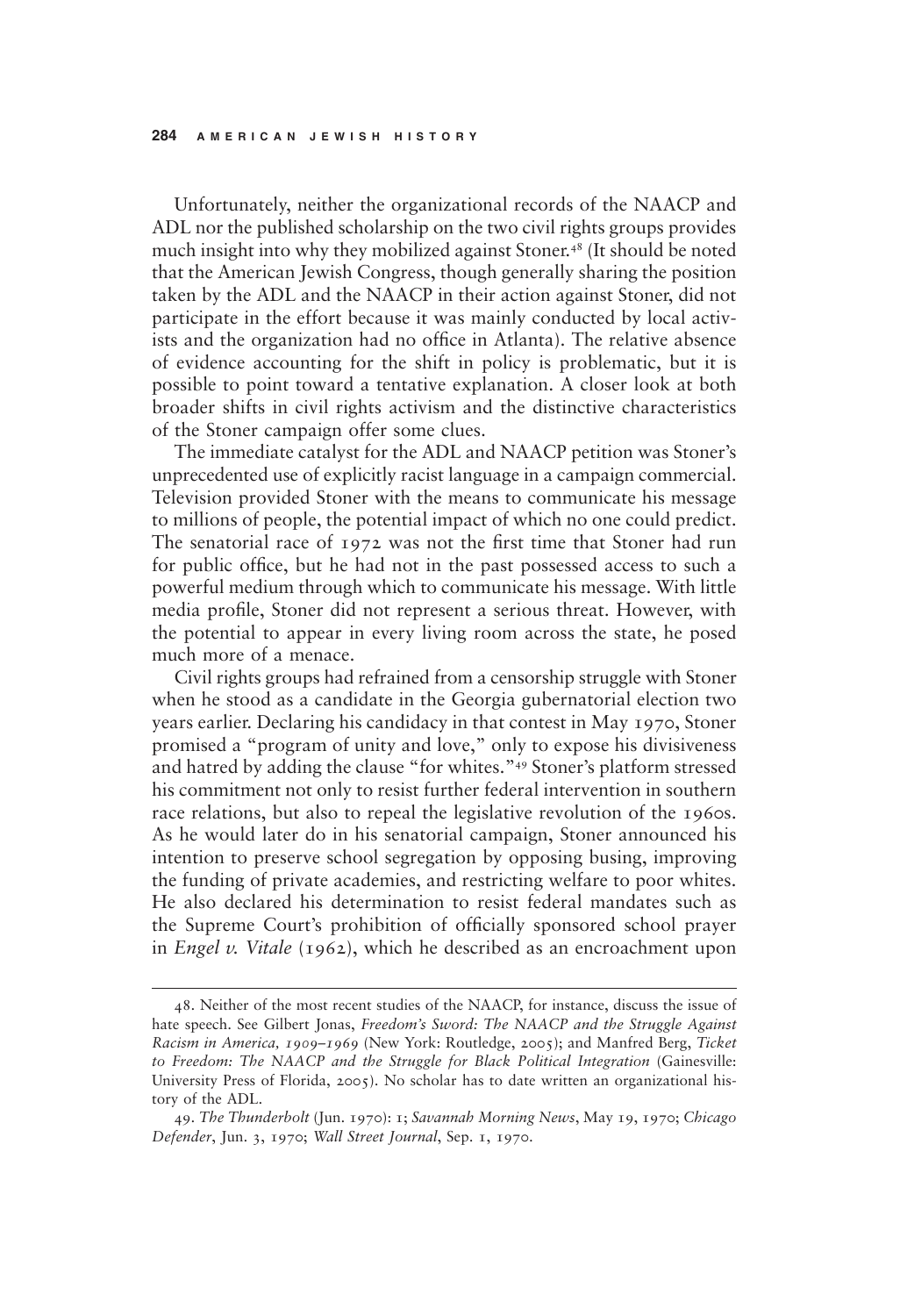cherished rights and traditions. The populist tone of the campaign included condemnation both of federal policymakers and the metropolitan elite in Atlanta who, Stoner claimed, denied rural and small-town voters a representative voice in state politics.<sup>50</sup>

State newspapers and television stations reprehended Stoner for his crude racial demagoguery, but recognized his constitutional right to freedom of expression. According to the *Atlanta Journal*, public exposure would only serve to discredit Stoner, since "he will sensitize masses of people to just how vulgar and profane their views sound when they are expressed by a real racist."<sup>51</sup> In a separate editorial, the paper also evoked Cold War politics by proclaiming that any impingement on constitutional liberties, even in order to combat bigotry, would compromise the United States' status as leader of the free world. As the paper rather histrionically put it, "the Kremlin would be delighted if our country eliminated the right of dissent."<sup>52</sup>

Apprehension about the Stoner campaign in 1970 eased as a result of his failure to find a public forum for his opinions. Stoner himself claimed that the media conspired to suppress coverage of his campaign. However, the truth was more prosaic: he had no money to publicize his cause. Although Stoner ran a series of newspaper advertisements, he could not raise the funds for a televised campaign commercial. When Atlanta's WAGA-TV broadcast a critical editorial piece on Stoner, the NSRP issued an appeal for financial support so it could advertise on television "a message so dynamic and bold that people will remember it 100 times longer than any Jew propaganda diatribe." The funds were not forthcoming. Edward Fields, who worked as Stoner's campaign manager, conceded: "we have run out of money."53 Stoner did appear on a televised debate between the twelve gubernatorial candidates, but his restrained performance elicited no protest. Civil rights groups closely monitored the election, but in the circumstances appreciated that any intervention on their part would generate the publicity Stoner had otherwise failed to attract. The outcome of the Democratic primary on September 9 was

<sup>50</sup>. "The White People's Candidate: J. B. Stoner, 'Champion of White Supremacy for Governor of Georgia,'" 1970, campaign flyer, box 1, folder 2, J. B. Stoner Gubernatorial Campaign Collection, MS 21, Wilcox Collection of Contemporary Political Movements, Kansas Collection, Kenneth Spencer Research Library, University of Kansas, Lawrence; *Atlanta Constitution*, Jan. 30 and Sep. 2, 1970.

<sup>51</sup>. *Atlanta Journal*, Aug. 14, 1970.

<sup>52</sup>. Ibid., Jul. 30, 1970.

<sup>53</sup>. Edward Fields, "J. B. Stoner for Governor Committee," campaign newsletter, n.d.; Edward Fields, "J. B. Stoner for Governor Committee: Sabotage Plot Fails," campaign newsletter, n.d., both in box 1, folder 2, Stoner Gubernatorial Campaign Collection.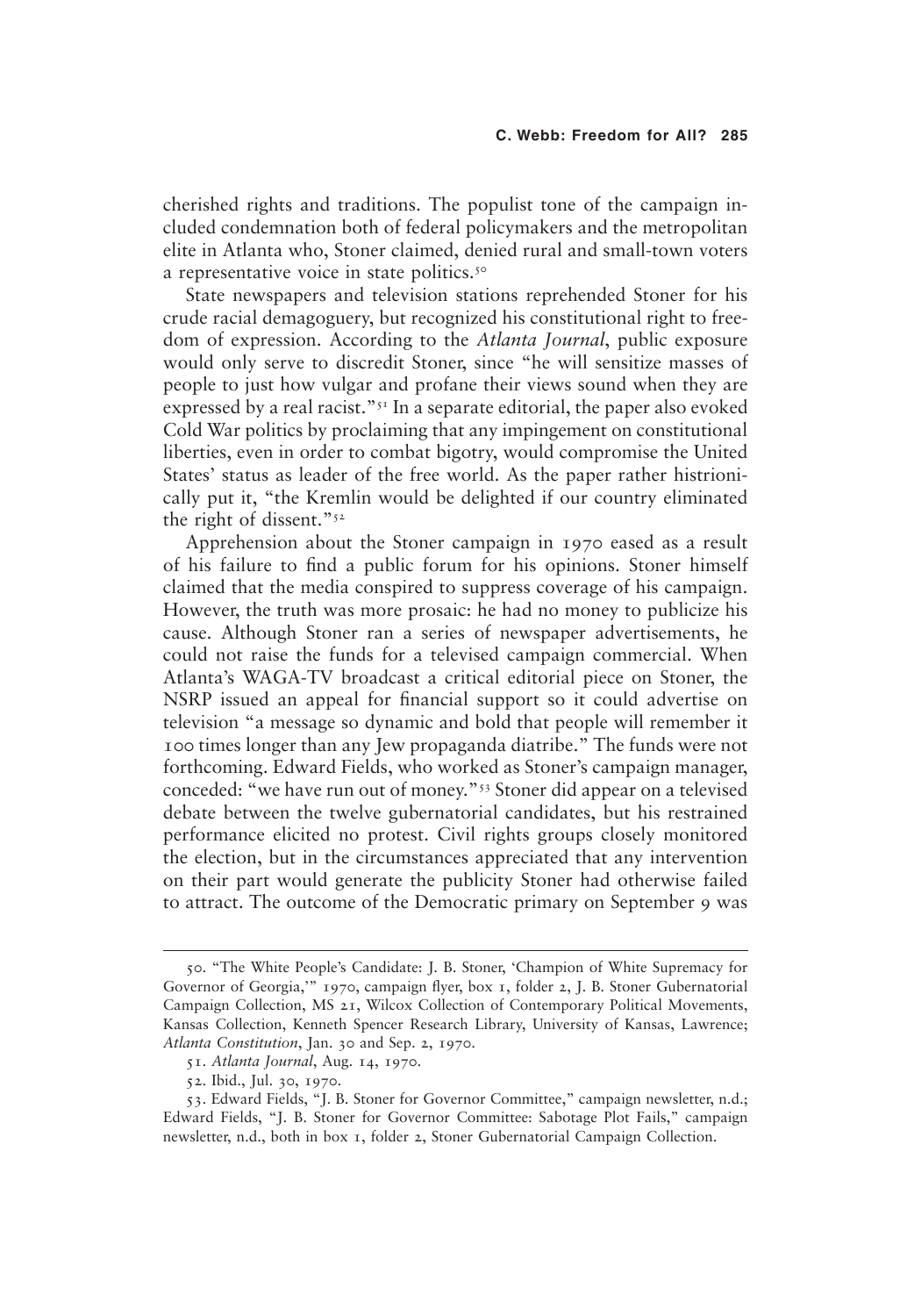a resounding success for racial moderates, with Jimmy Carter winning 48.7 percent of the vote. Stoner placed fifth with a feeble 2.2 percent, a position made more humiliating by his loss of fourth place to an African American candidate, the noted Albany, Georgia, attorney C. B. King.<sup>54</sup>

Two years later, the publicity generated by Stoner posed a more immediate danger to racial and religious minorities and compelled interventionist action on the part of the ADL and NAACP. While the change in policy toward Stoner occurred in part because of the threat posed by his greater access to the electorate, it also reflected a broader redirection of civil rights activism. The purpose of the direct action protests of the 1960s was to expose the violent racism of white southerners to the rest of the nation, creating public pressure on an otherwise reluctant federal government to intervene in support of the demonstrators. When the police used dogs and fire hoses on black protesters during the Southern Christian Leadership Conference campaign in Birmingham in 1963, it elicited angry condemnations from the press and politicians across the country.55 By the early 1970s, there was less strategic need for the civil rights movement to publicize white racism. The movement had already demolished the legal foundations of Jim Crow and established many fundamental rights and protections for African Americans. With less immediate need to protect their own freedom of speech, civil rights organizations may therefore have worried less about the repercussions of censoring their political opponents.

The inclusion of the ADL in the coalition against Stoner also demonstrates how changing political circumstances encouraged Jewish defense agencies to take a more direct stand against hate speakers. The quarantine strategy served Jews well during the school desegregation crisis when antisemitism reached unprecedented levels in the southern states. Jews were a small and marginal group in southern society—less than one percent of the population—and a more direct challenge to racial and religious bigots risked violent reprisal. The terrorist attacks on southern synagogues during the late 1950s were still fresh in the memory of most Jews in the region.<sup>56</sup> However, by the early 1970s the civil rights movement and the rise to power of white racial moderates had eroded the political strength of militants such as Stoner. The election of Sam Massell, a Jew, as mayor of Atlanta in October 1969 symbolized a new era of

<sup>54</sup>. *Atlanta Constitution*, Sep. 11, 1970; Jul. 6, 1971.

<sup>55</sup>. See, for example, Adam Fairclough, *To Redeem the Soul of America: The South*ern Christian Leadership Conference and Martin Luther King, Jr. (Athens: University of Georgia Press, 1987), 137–39.

<sup>56</sup>. The terrorist attacks on Jewish institutions are the subject of Melissa Fay Greene, *The Temple Bombing* (Reading, MA: Addison-Wesley, 1996).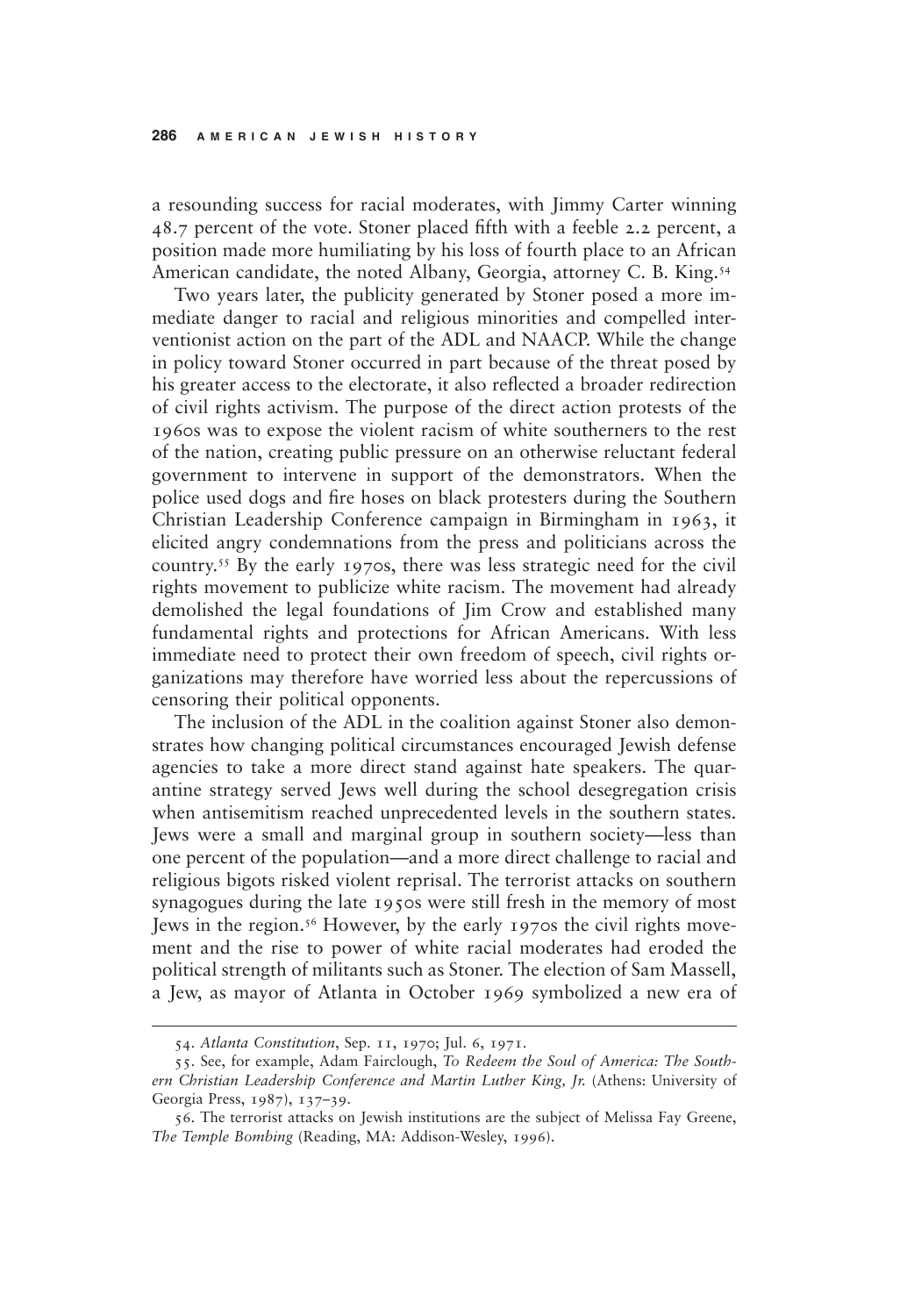social and political inclusion for Jews in the American South. This new political climate encouraged Jews to take a more public stand against the far right. The ADL had accepted the quarantine strategy only as a political expediency. When circumstances allowed, it willingly reverted to a more confrontational policy against hate speakers.<sup>57</sup>

The reassertion of a more confrontational policy on hate speech had started in the late 1960s. Two years before the Stoner incident, the FCC revoked the broadcasting license of fundamentalist preacher Carl McIntire in response to protests by numerous groups representing minority interests, including the AJC and the NAACP. McIntire had transmitted his racially and religiously reactionary ideology over the airwaves since 1965 when he established the WXUR radio station in Media, Pennsylvania. However, his refusal to present alternate points of view enabled civil rights organizations to challenge his broadcasting license under the terms of the Fairness Doctrine. The success of this campaign may have emboldened black and Jewish activists to confront Stoner shortly thereafter.58 This shift toward support of political censorship also coincided with the efforts of the Nixon administration to crack down on political extremism. Federal repression of militants provided an opportune moment for civil rights groups to push for restrictions on the First Amendment rights of their adversaries.59 The societal changes wrought by the civil rights revolution also meant that by the early 1970s explicit expressions of racism were no longer socially or politically acceptable.

Further political developments reshaped policy on hate speech. Civil rights groups were concerned that the Stoner campaign in 1972 was symptomatic of a resurgence of the far right. The ADL cited the presidential campaign of American Party candidate John Schmitz as evidence.<sup>60</sup> Moreover, the ADL feared that the resurrection of the far right came at a time when the atrocities committed against Jews during World War II

60. *ADL Bulletin* 29 (Dec. 1972): 5.

<sup>57</sup>. For more on the career of Sam Massell, see Eli N. Evans, *The Provincials: A Personal History of Jews in the South* (New York: Atheneum, 1973), 225–54.

<sup>58</sup>. *ADL Bulletin* 29 (Nov. 1972): 4; Heather Hendershot, "God's Angriest Man: Carl McIntire, Cold War Fundamentalism, and Right-Wing Broadcasting," *American Quarterly* 59 (Jun. 2007): 373–96. The American Jewish Committee also drew on the successful campaign against McIntire when it lobbied for the cancellation of *Bridget Loves Bernie*, a comedy show about the marriage between a Catholic woman and a Jewish man. See Sanua, *Let Us Prove Strong*, 275.

<sup>59</sup>. For more information on the federal attack on political dissidents, see Dean J. Kotlowski, *Nixon's Civil Rights: Politics, Principle, and Policy* (Cambridge, MA and London: Harvard University Press, 2001) and David Cunningham, *There's Something Happening Here: The New Left, the Klan, and FBI Counterintelligence* (Berkeley: University of California Press, 2004).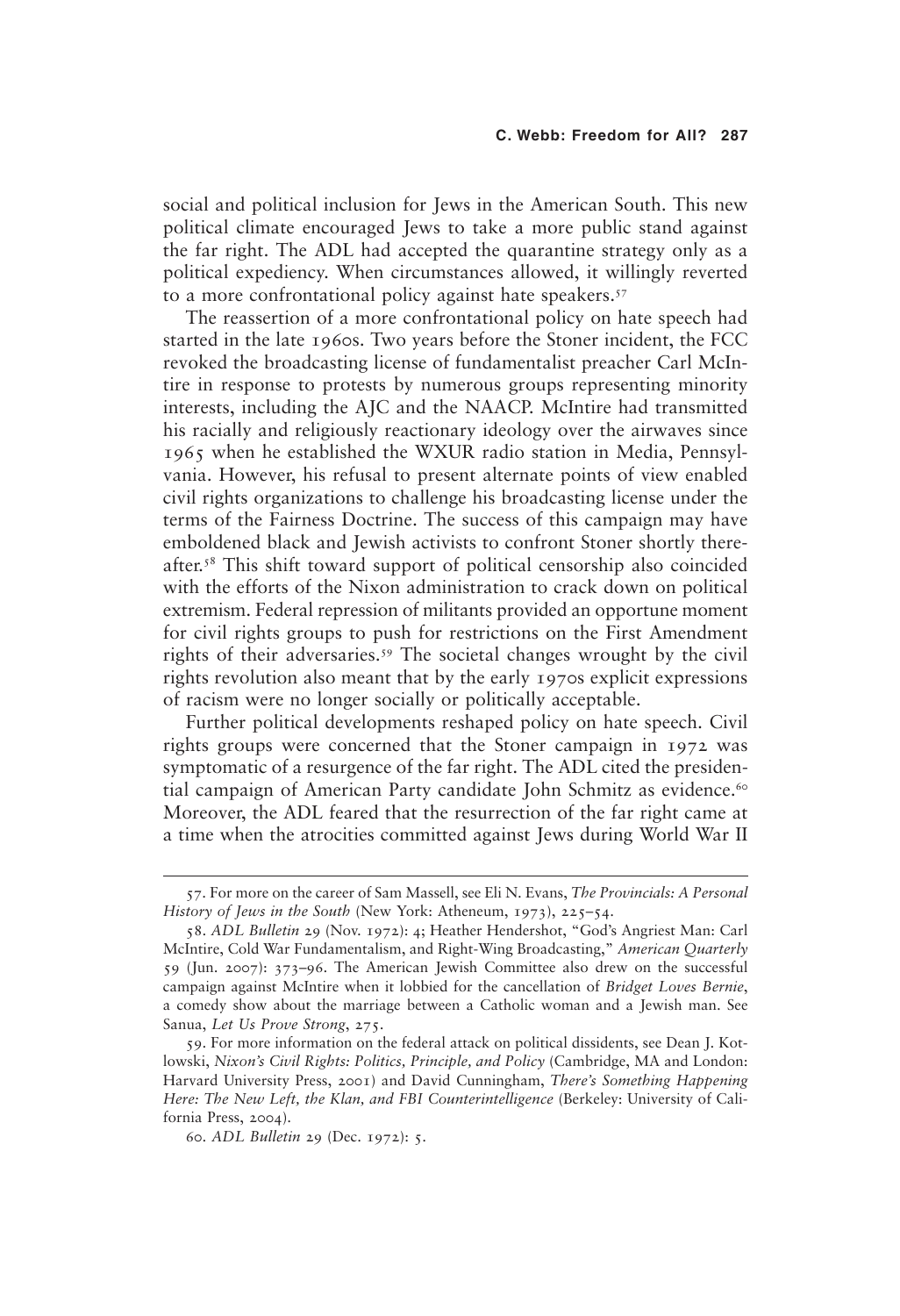were receding in the public consciousness. The generation of Americans that grew to adulthood after the war was less aware, according to the ADL, of what the racial demagoguery of men like Stoner could lead to if not confronted. Even some of those for whom the Holocaust was within living memory were far too complacent about the far right. As Arnold Forster and Benjamin Epstein of the ADL asserted, although there was nothing novel about the hatred espoused by Stoner, "what is new is the indifference manifest by so many to the continued existence of this ancient plague." Forster and Epstein concluded that the readiness of the media to provide Stoner with a public forum reflected the "large measure of indifference" to racial and religious prejudice "abroad in our land."<sup>61</sup> These concerns had led the ADL by the late 1960s to conclude that it must campaign for censorship of broadcasts "that are incitements, that are inflammatory, that are bigoted." The Stoner campaign commercial presented an opportune moment to test its newly reassertive policy.62 The cultural and political shifts of the late 1960s and early 1970s, coupled with the bellicose campaign strategy pursued by Stoner, therefore created the context for a showdown on the hate speech issue. What remained uncertain was the result of that confrontation.

The ADL and NAACP faced a difficult task in attempting to censor Stoner in 1972 for two reasons. First, the power of federal law appeared to protect Stoner from censorship. The Communications Act of 1934 not only compelled broadcasters to provide all political candidates with equal time on air, but also prohibited their imposing conditions on the content of campaign commercials. Its purpose was to facilitate participatory democracy by presenting voters with a panoply of political opinion, including that of candidates outside the main parties. The provisions of the law were strengthened only a year before the senatorial race by the Federal Election Campaign Act, which required broadcasters to offer "reasonable access" to candidates for federal office.63 Stoner further benefited from federal protection in the form of the Fairness Doctrine. Established by the Federal Communications Commission in 1949, the Fairness Doctrine obliged broadcast licensees to present contrasting points of view on controversial matters of public importance. As was true of the Communications Act of 1934, the federal government had fortified

<sup>61</sup>. Arnold Forster and Benjamin R. Epstein, *The New Antisemitism* (New York: McGraw-Hill, 1974), 303, 307, 324.

<sup>62</sup>. Benjamin R. Epstein, quoted in "How Free Is Free Speech?" *ADL Bulletin* 26 (Mar. 1969): 4.

<sup>63</sup>. Peter B. Orlik, *Electronic Media Criticism: Applied Perspectives*, 2 nd ed. (Mahwah, NJ: Lawrence Erlbaum Associates, 2001), 198–99.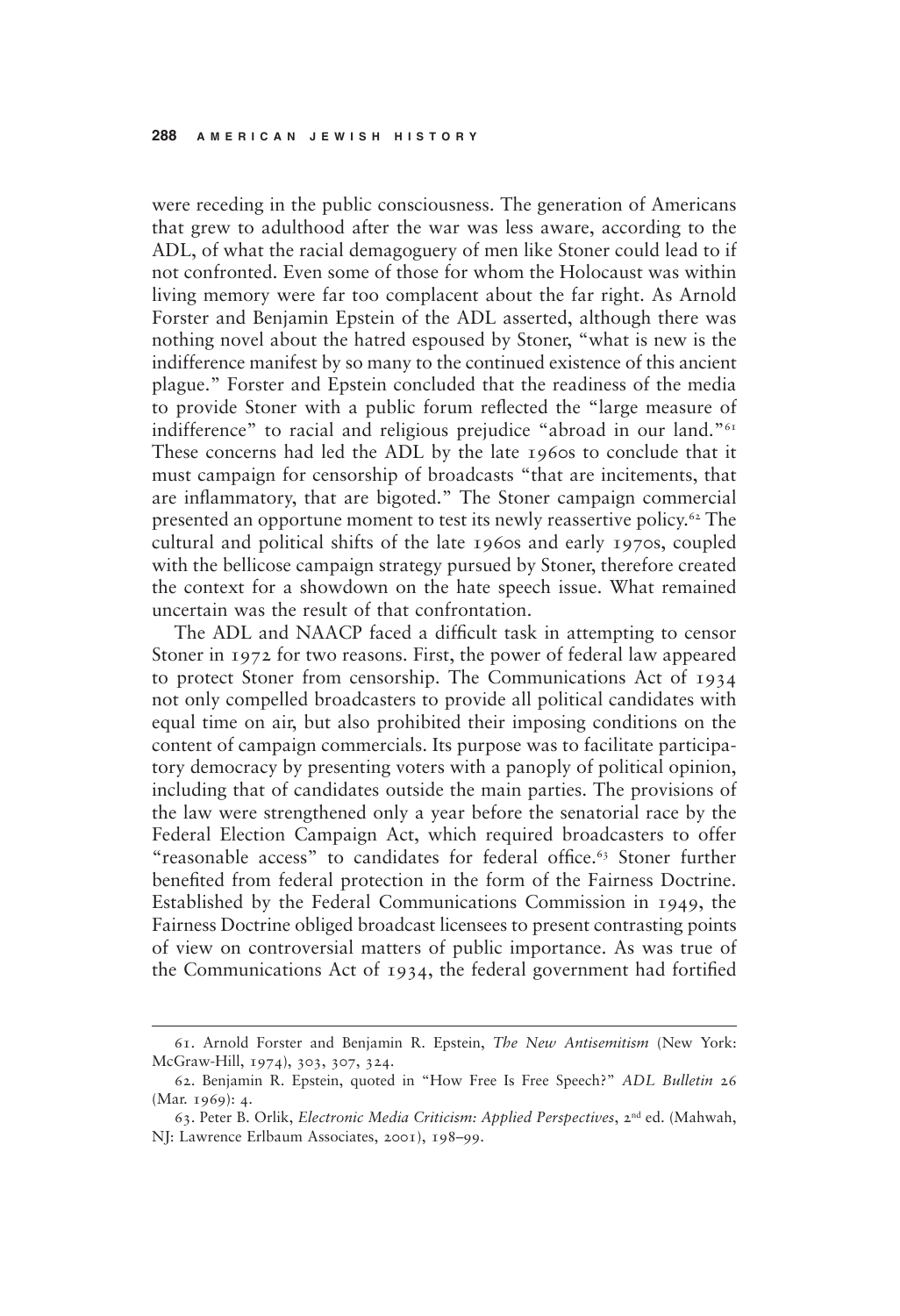the legality of the Fairness Doctrine only shortly before the Stoner campaign commercial, in this case because of the Supreme Court decision in *Red Lion Broadcasting, Inc. v. Federal Communications Commission*   $(T969)$ . <sup>64</sup>

The second reason for the difficulty, as previously discussed, was that the libertarian attitude of the courts toward freedom of speech benefited both proponents and opponents of civil rights reform. The enhancement of First Amendment protections in Supreme Court cases such as *Edwards v. South Carolina* and *New York Times Co. v. Sullivan* bolstered the forces of racial liberalism. Conversely, the same expansionist interpretation of the First Amendment also protected hate speakers from prosecution.

The case with the most direct implications for the Stoner incident was *Brandenburg v. Ohio* (1969), in which the Supreme Court overturned the conviction of a Cincinnati Klansman in a case that in effect abolished the "clear and present danger" test for free speech established half a century earlier in *Schenck v. United States* (1919). Justice Oliver Wendell Holmes had attempted to impose a constitutional barrier to the repression of free speech by stating that such action was only legally justified when the words used were "of such a nature as to create a clear and present danger that they will bring about the substantive evils that Congress has a right to prevent."<sup>65</sup> During the decades that followed, however, the broad interpretation of this standard resulted in significant governmental suppression of political dissent, especially during the Mc-Carthyite witch-hunting of the 1940s and 1950s. However, a series of cases culminating in *Brandenburg* led to a substantial expansion of First Amendment protections. Brandenburg had a clear bearing on the Stoner case since it concerned a Klan leader who used the same racially derogatory language and publicly advocated similar policies, such as the forcible repatriation of African Americans and Jews. The Court overturned his conviction under the Ohio Criminal Syndicalism Law, concluding that the First Amendment protected the right to express racially or religiously inflammatory opinions so long as such language did not serve as a direct means to incite violence.<sup>66</sup>

The ADL and NAACP legal challenge asked the FCC to determine that the Stoner commercial represented a "clear and present danger" to the community, consistent with the criterion to restrict freedom of speech

<sup>64</sup>. *Red Lion Broadcasting Co., Inc. v. Federal Communications Commission*, 395 U.S. 367 (1969). For more on the Fairness Doctrine, see Thomas G. Krattenmaker and Lucas A. Powe Jr., *Regulating Broadcast Programming* (Cambridge, MA: MIT Press, 1994).

<sup>65</sup>. *Schenck v. United States*, 249 U.S. 47 (1919).

<sup>66</sup>. *Brandenburg v. Ohio*, 395 U.S. 444 (1969). For a fuller discussion of the liberalization of freedom of speech by the Supreme Court, see Walker, *Hate Speech*.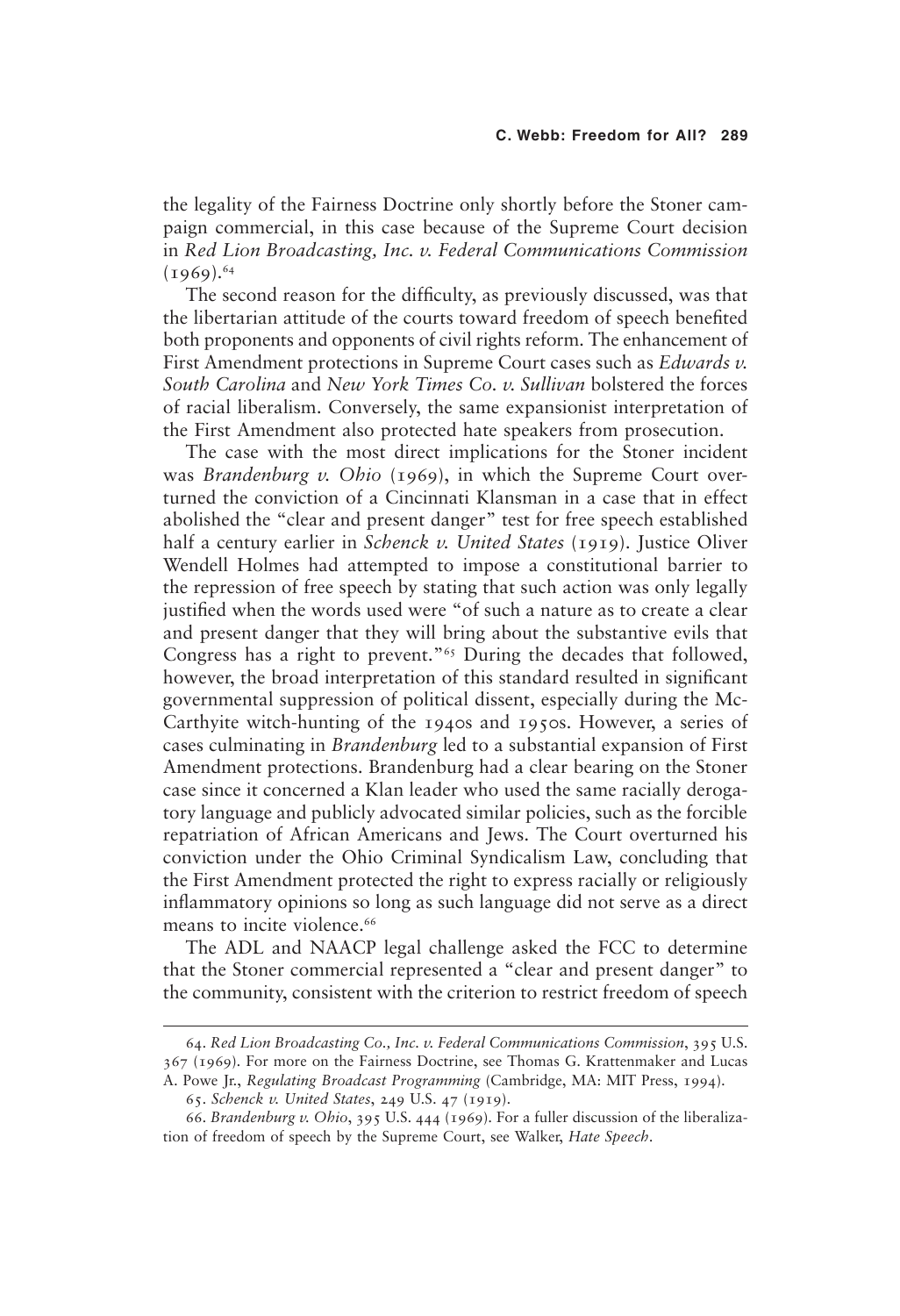established in *Schenck v. United States* but apparently abandoned in *Brandenburg v. Ohio*. Lonnie King of the NAACP evoked Justice Oliver Wendell Holmes' famous opinion in *Schenck* by claiming Stoner's efforts to create public disorder were comparable to "a man falsely shouting fire in a theater and causing a panic." The ADL and NAACP petition significantly emphasized that the language used by Stoner could not only incite white racists into violent acts against African Americans, but also cause blacks to take retributive measures against the stations that aired the commercial. According to the signatories, the Stoner campaign commercial posed "a serious and imminent threat to the safety and well being of the stations which air it and to the community at large." Indeed, the broadcast later resulted in anonymous threats to bomb both stations.<sup>67</sup>

The NAACP and ADL did not attempt to prove that Stoner's use of racial pejoratives and crude stereotyping of black male sexuality constituted an act of group slander. However, the two civil rights organizations did endeavor to show that the commercial could cause psychological harm. The petitioners included the expert testimony of Dr. Alex Robertson, a pediatrician at Georgia Medical College, who opined that exposure to the racial epithets that Stoner uttered would prove "detrimental to the normal psychological development of children."68 This strategy was consistent with the NAACP's use in *Brown v. Board of Education* of a study by psychologists Kenneth and Mamie Clark demonstrating the mental harm caused by racism.<sup>69</sup>

On August 3, 1972, the FCC issued its decision on the Stoner commercial. It ruled that the ADL and NAACP had failed to offer sufficient evidence that the language used by Stoner would directly induce acts of violent lawlessness. In the absence of a "clear and present danger," the FCC concluded that the First Amendment protected Stoner from censorship.70 The ADL and NAACP contemplated asking a federal court of appeal to overturn the decision, but concluded that this risked generating further publicity for Stoner.<sup>71</sup>

<sup>67</sup>. *Billings* (MT) *Gazette*, Aug. 3, 1972.

<sup>68</sup>. Lonnie King, Rev. Joe Boone, and Stuart Lewengrub to William B. Ray, Chief, Division of Complaints and Compliance, Federal Communications Commission, Aug. 2, 1972, box 29, folder 15, Cohen Papers.

<sup>69</sup>. David Droge, "From Natural to Cultural Inferiority: The Symbolic Reconstruction of White Supremacy in *Brown v. Board of Education*" in *Brown v. Board of Education at Fifty: A Rhetorical Perspective*, ed. Clark Rountree (Lanham, MD: Lexington Books, 2004), 91–118.

<sup>70</sup>. Ben F. Waple, Secretary, Federal Communications Commission, to Lonnie King, Aug. 3, 1972; Stuart Lewengrub memorandum to Arnold Forster, Aug. 8, 1972, both in box 29, folder 15, Cohen Papers; *Atlanta Journal*, Aug. 3, 1972; *Washington Post*, Aug. 4, 1972**.** 

<sup>71</sup>. *Atlanta Constitution*, Aug. 4, 1972.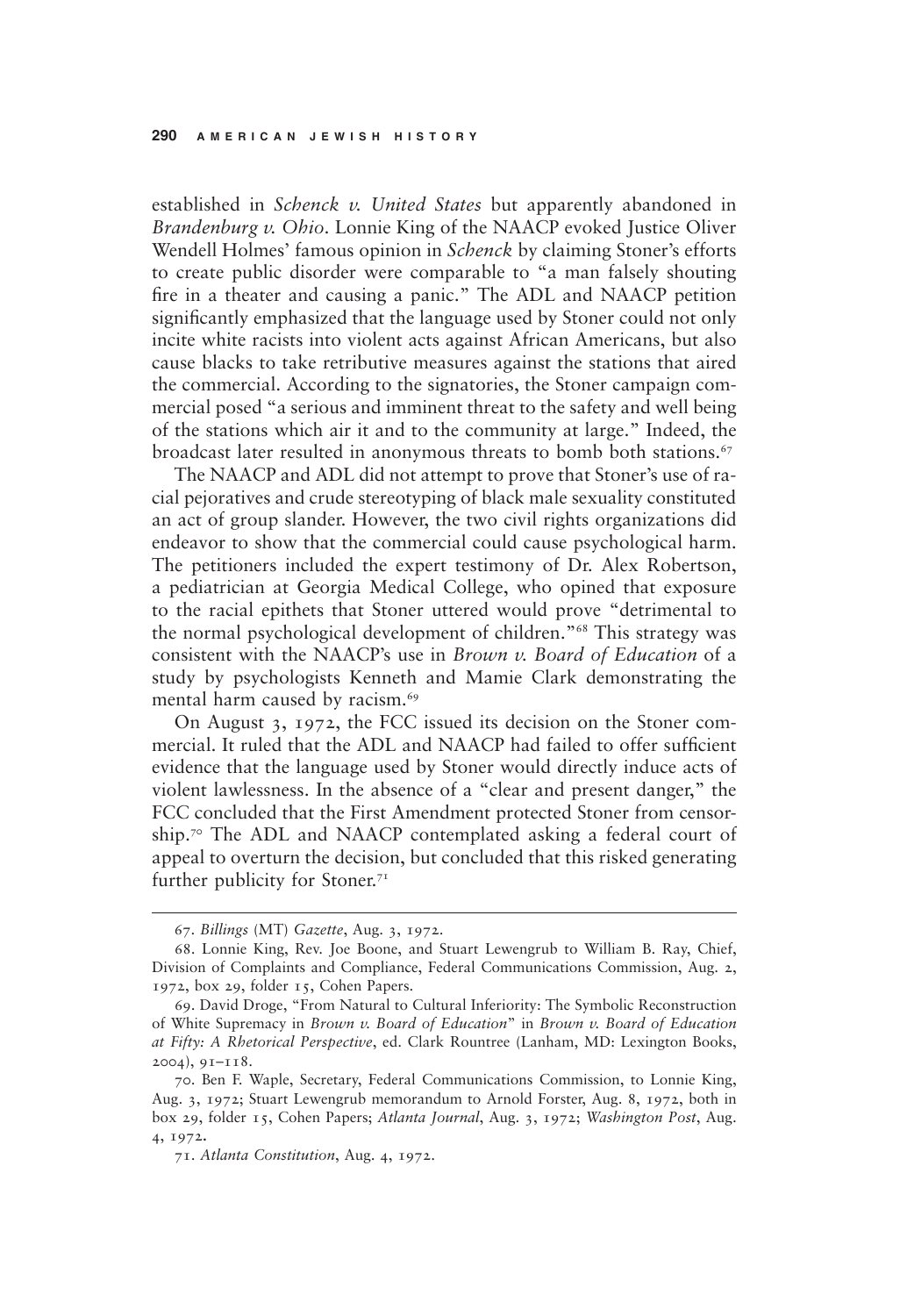Stoner was understandably elated with the FCC ruling, interpreting it as a sign that his segregationist crusade had divine sanction. "I think that God has blessed me," he beamed to reporters. "God has protected me from the Jews and the niggers who were trying to take my constitutional rights of free speech away from me."72 He seized on the FCC decision to reaffirm his opinion that, "even for short pleasure with white women, niggers will risk life and limb."73 These statements were characteristic of the way Stoner punctuated every remark about African Americans with the use of vile racial epithets and references to their supposedly predatory sexual instincts.

The FCC ruling similarly emboldened Stoner to believe he could act with impunity in employing racial and religious slurs against his political opponents. When WSB-TV in Atlanta broadcast a debate between the candidates in the senatorial race, Stoner refused to shake hands with black activist Hosea Williams of the Southern Christian Leadership Conference and accused him on air of conspiring to deny jobs to white workers. He also retaliated against Mayor Massell by accusing him of being a "Christ-killing, race-mixing, Jew gangster."<sup>74</sup>

Despite his claims to the contrary, the outcome of the Democratic primary demonstrated that Stoner's election to public office was not part of the divine plan. Stoner came in fifth of thirteen candidates with 40,675 votes, 5.7 percent of the total. The overwhelming majority of his support, 27,821 votes, came from rural areas. While his election showing was less than spectacular, it represented a substantial improvement on Stoner's previous attempt to win public office, when he polled only 18,000 votes, 2.2 percent of the total, in the 1970 Georgia gubernatorial race.75 Although electoral statistics do not provide an explanation for the motivations of voters, it is possible that the upsurge in support for Stoner was due in part to the much-publicized controversy surrounding his campaign commercial. The ADL considered it "inconceivable" that, "in this day and age," Stoner should attract so many votes.<sup>76</sup>

Whether or not Stoner profited from the public controversy over the campaign commercial is impossible to determine. The efforts of the ADL

<sup>72</sup>. Ibid.

<sup>73</sup>. *Capital Times* (Madison, WI), Aug. 4, 1972.

<sup>74</sup>. Stuart Lewengrub, "The Hate Campaign," *ADL Bulletin* 29 (Oct. 1972): 7–8; *Atlanta Journal*, Aug. 2, 1972.

<sup>75</sup>. Numan V. Bartley and Hugh D. Graham, *Southern Elections: County and Precinct Data, 1950–1972* (Baton Rouge and London: Louisiana State University Press, 1978), 94, 112–15; *American Jewish Year Book* 72 (1971): 133; *Jet*, Aug. 24, 1972; *Atlanta Constitution*, Aug. 11, 1972 and Aug. 3, 1978.

<sup>76.</sup> Alexander F. Miller, memorandum to Benjamin R. Epstein, Aug. 14, 1972, box 29, folder 15, Cohen Papers.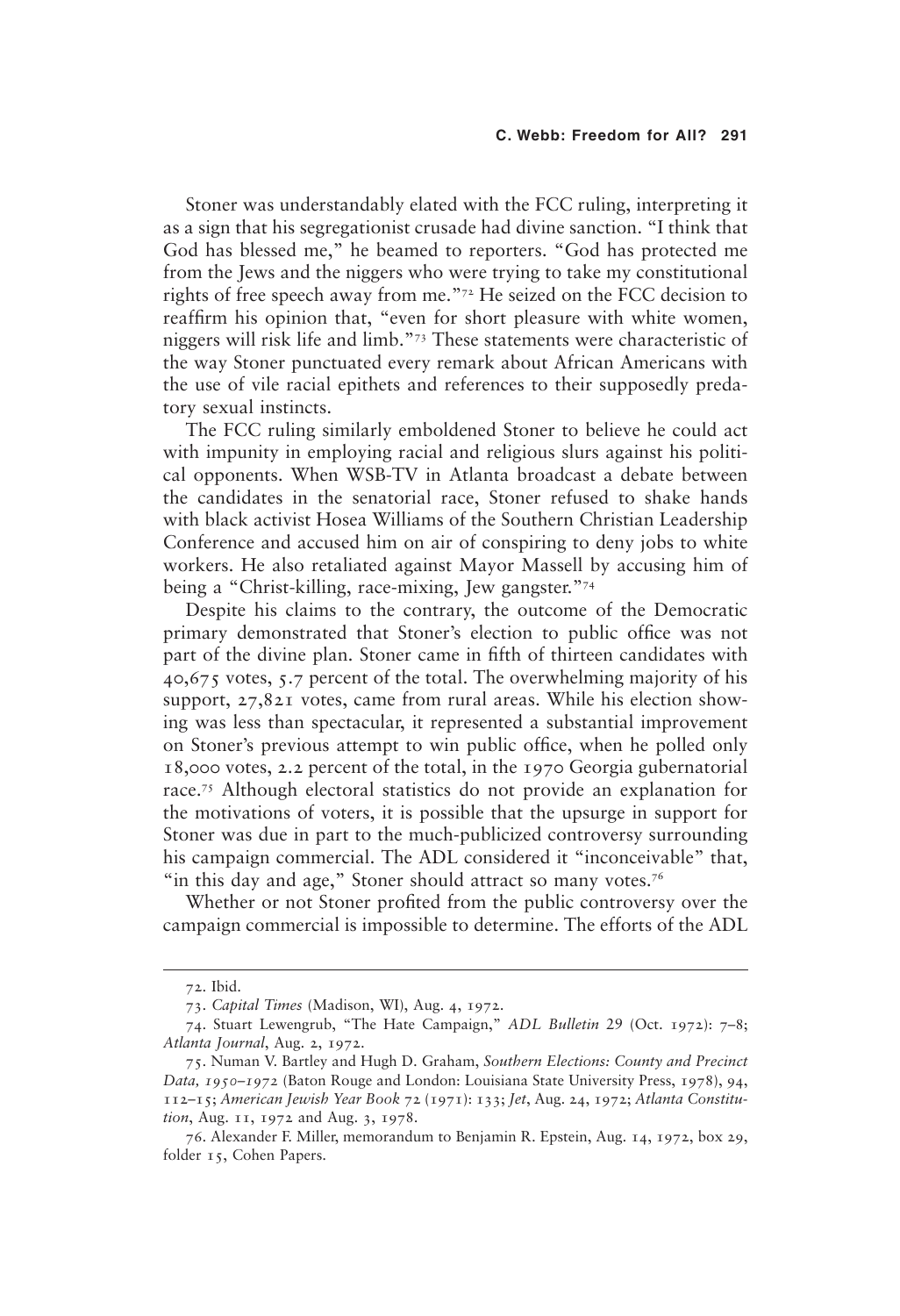and NAACP to restrict his freedom of speech may ironically have provided his campaign with greater media exposure than it would otherwise have received. Local, national, and even international media covered the controversy, generating countless column-inches of free publicity for Stoner.77 Even so, ADL officials insisted with some legitimacy that the commercial "was already a front-page and headline item" before they and the NAACP filed their petition.78 Television and radio stations had according to one estimate broadcast it more than one hundred times before the intervention of civil rights organizations, meaning that Stoner's message had already reached a mass audience.79 In the final analysis, the extent to which either of these factors influenced support for Stoner remains inconclusive since the electoral data tells us how, but not why, voters cast their ballots.

While it is unclear whether the ADL and NAACP unintentionally roused popular support for Stoner, the controversy surrounding his campaign is replete with irony in other respects. First, the controversy found the two sides in the civil rights struggle reversing their relationship toward the federal government. During the desegregation crisis, southern whites pursued a policy of massive resistance against federal law. Segregationists claimed that the Supreme Court had usurped its constitutional authority in handing down the decision in *Brown v. Board of Education*, which they saw as an attempt to impose desegregation in contravention of individual state control of the public school system. These reactionaries similarly resisted the liberalization of the law by the Warren Court in other areas such as school prayer. However, in responding to the protests against the Stoner campaign commercial, the white press and political leadership abandoned their strict constructionist interpretation of the Constitution and supported the unrestricted right to freedom of speech established by the Supreme Court during the preceding two decades. Opposition to the unconditional interpretation of freedom of speech came instead from civil rights activists. The NAACP and ADL wrote to a number of newspapers protesting their freedom-of-speech editorial line.<sup>80</sup>

Second, the controversy illustrates the argument made by historian Eckard Toy that hate groups paradoxically persecute racial and religious

<sup>77</sup>. For an example of international news coverage, see *The Times* (London), Aug. 4, 1972.

<sup>78</sup>. Stuart Lewengrub, memorandum to ADL Southeastern Regional Board, ADL Supporters, B'nai B'rith Presidents, ADL Chairmen, and Jewish Professionals, Aug. 9, 1972, box 29, folder 15, Cohen Papers.

<sup>79</sup>. Forster and Epstein, *The New Antisemitism*, 301.

<sup>80</sup>. See, for instance, *Atlanta Constitution*, Aug. 11, 1972.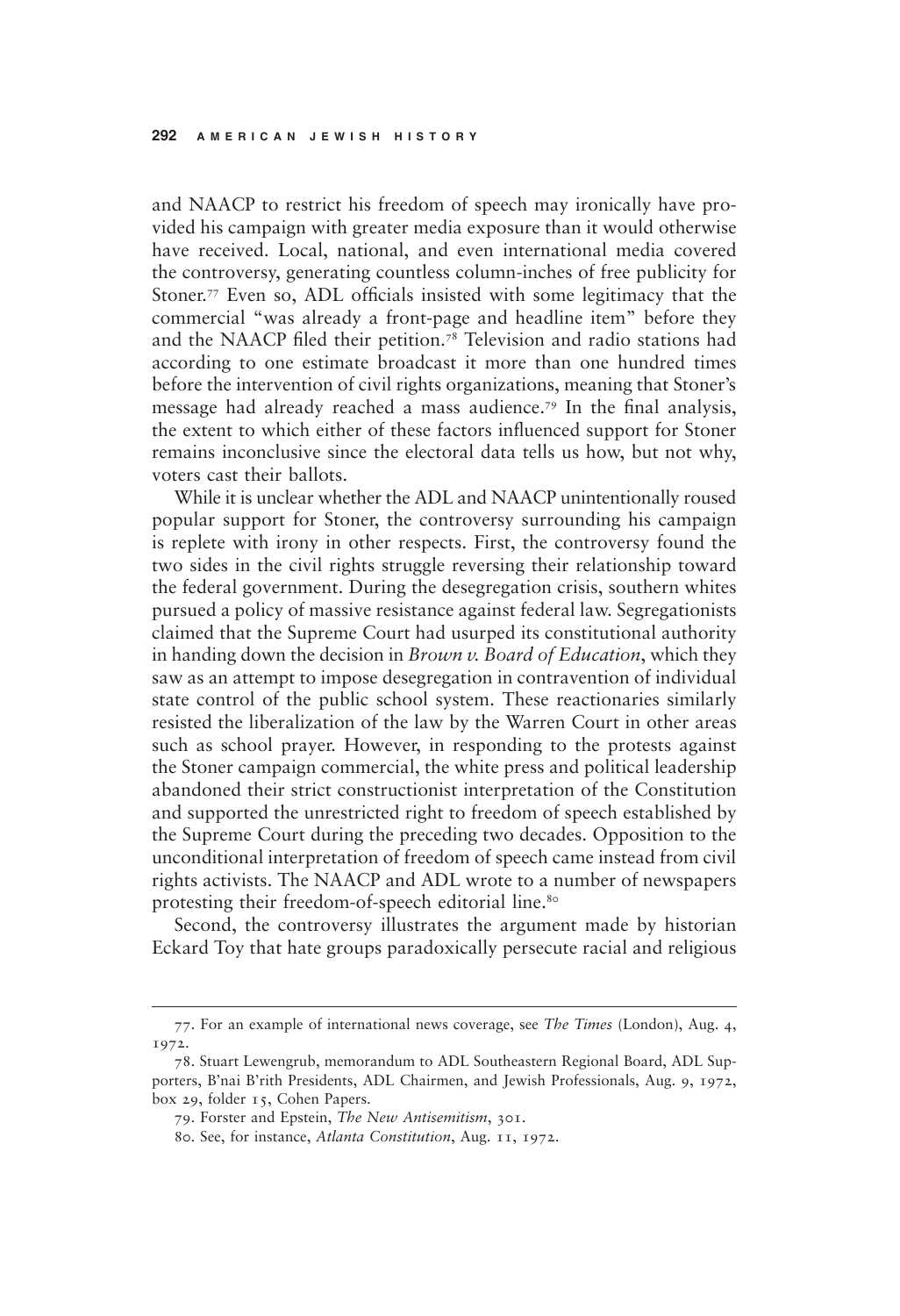minorities while portraying themselves as victims. ${}^{81}$  During the course of the civil rights revolution, the more politically astute white southern racists started to understand that their best means to defend Jim Crow practices was to shift the terms of public debate away from race. Explicitly racist rhetoric had lost much of its cultural and intellectual legitimacy by the late 1950s and early 1960s. For that reason, a growing number of segregationists abandoned their emphasis on the supposed inferiority of African Americans and instead attempted to rationalize their resistance to reform by claiming that they were merely protecting their own rights to freedom of choice about who shared classrooms with their children or bought homes in their neighborhood. According to this line of reasoning, the federal government increased opportunity for African Americans only by curtailing the citizenship rights of whites. $82$ 

While moderate segregationists recognized the need to choose between their emphasis on race on the one hand and the denial of their rights on the other, Stoner attempted to straddle these rhetorical strategies. He saw no contradiction between his incorporation of the language of white victimization and his stress on racist arguments to justify the denial of African Americans' constitutional rights. Stoner used the most offensive of words to demean African Americans, emphasizing through repetition his hatred of them and rejection of their basic humanity. He also drew on malicious stereotypes of black males as violent criminals and sexual predators to stress that African Americans posed a threat to a supposedly civilized society. Although his language abused African Americans, his rhetoric represented whites as victims. The political establishment both at the federal and state level had, in Stoner's opinion, betrayed the electorate they were supposed to represent by implementing laws that undermined white privilege. This legislation, he claimed, rendered whites vulnerable to the predatory advances of African Americans.

Third, although Stoner claimed ordinary whites no longer possessed a representative voice in public life, he communicated his message through the medium of mass communications. While Stoner claimed he was the victim of a tyrannical political establishment, he used the protection of the state to address the electorate without restriction. Stoner ironically relied on the permissive policies of the FCC to make public his claim that the government in Washington was a dictatorship.

<sup>81</sup>. Eckard V. Toy Jr., "Right-Wing Extremism from the Ku Klux Klan to the Order, 1915 to 1988," in *Protest, Rebellion, Reform,* vol. 2 of *Violence in America,* ed. Ted Robert Gurr (Newbury Park, CA: Sage Publications, 1989), 131.

<sup>82</sup>. For a more thorough analysis of how segregationists reframed their arguments in terms of the threat to their own rights, see Kevin M. Kruse, *White Flight: Atlanta and the Making of Modern Conservatism* (Princeton: Princeton University Press, 2005).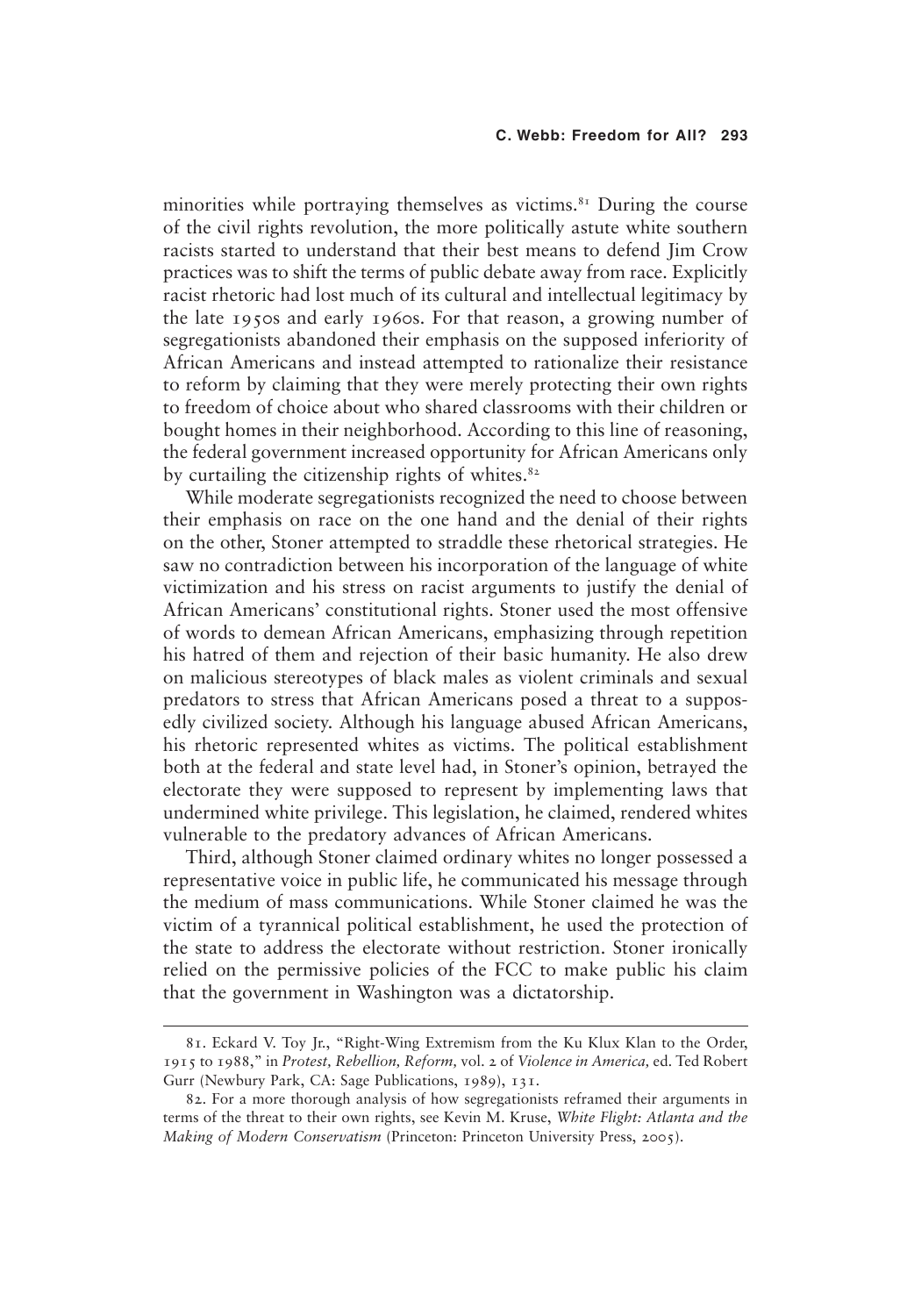Fourth, what allowed Stoner to denounce racial equality in such inflammatory terms was an expansive interpretation of freedom of speech that owed much to the influence of the civil rights movement. It was during the 1950s and 1960s that the Warren Court facilitated black protest by including offensive and provocative language under the protection of the First Amendment. That protection now provided Stoner with the means to employ hate speech against African Americans. In a further twist, one of the members of the FCC board that ruled in favor of Stoner's right to freedom of speech was the future executive director of the NAACP, Benjamin L. Hooks. According to Hooks, African Americans must not let "the emotions of the moment blind them" to the broader importance of protecting First Amendment rights that had proved so important to the advance of racial egalitarianism. Banning the campaign commercial might offer temporary appeasement to African Americans, but in the longer term it was more likely to cause them harm.<sup>83</sup>

The efforts of black and Jewish organizations to restrict the hate speech of J. B. Stoner ended in failure. During the 1970s, the white supremacist ran for public office on several further occasions, using the protection of federal power to disparage racial and religious minorities in crudely offensive terms. In 1974, for instance, a federal judge ruled that public officials in Macon and Augusta could not prohibit the pasting of posters produced by Stoner, who was running for the lieutenant governorship of Georgia, on city buses. Stoner secured 73,000 votes, around nine percent of the total, in that election.<sup>84</sup> Four years later, Stoner ran against incumbent George Busbee for the Georgia governorship. That March, Busbee had signed the Georgia Fair Employment Practices Act into law. Stoner made the repeal of the new legislation the focus of his election bid. One of his television campaign commercials claimed that if Busbee was re-elected he would enact further laws that "take from the whites and give to the Niggers."85 Despite a petition from Atlanta NAACP leader Julian Bond, the FCC reaffirmed that Stoner's use of racially derogatory language in his campaign commercials did not constitute a "clear and present danger" to the community.<sup>86</sup> It is testimony to the residual

83. *Manitowoc* (WI) *Herald-Times*, Aug. 9, 1972; *The Bee* (Danville, VA), Aug. 9, 1972.

84. *Kansas City Times*, Feb. 17, 1977; *New York Times*, Apr. 29, 2005.

85. J. B. Stoner, "Opposed to Civil Rights Laws," item ID 45088, Kanter Political Commercial Archive. For more information on the act signed into law by Busbee, see Ginny Looney, "The Politics Behind Georgia's Fair Employment Practices Law," *Southern Changes* 1 (1978): 21–23.

86. Group Research Archives, Series I: Topical, 1955–1996, box 305; Donald L. Grant, *The Way it Was in the South: The Black Experience in Georgia* (Athens: University of Georgia Press, 1993), 441; *Frederick* (MD) *News*, Jul. 29, 1978; *Pacific Stars and Stripes*, Jul. 30, 1978.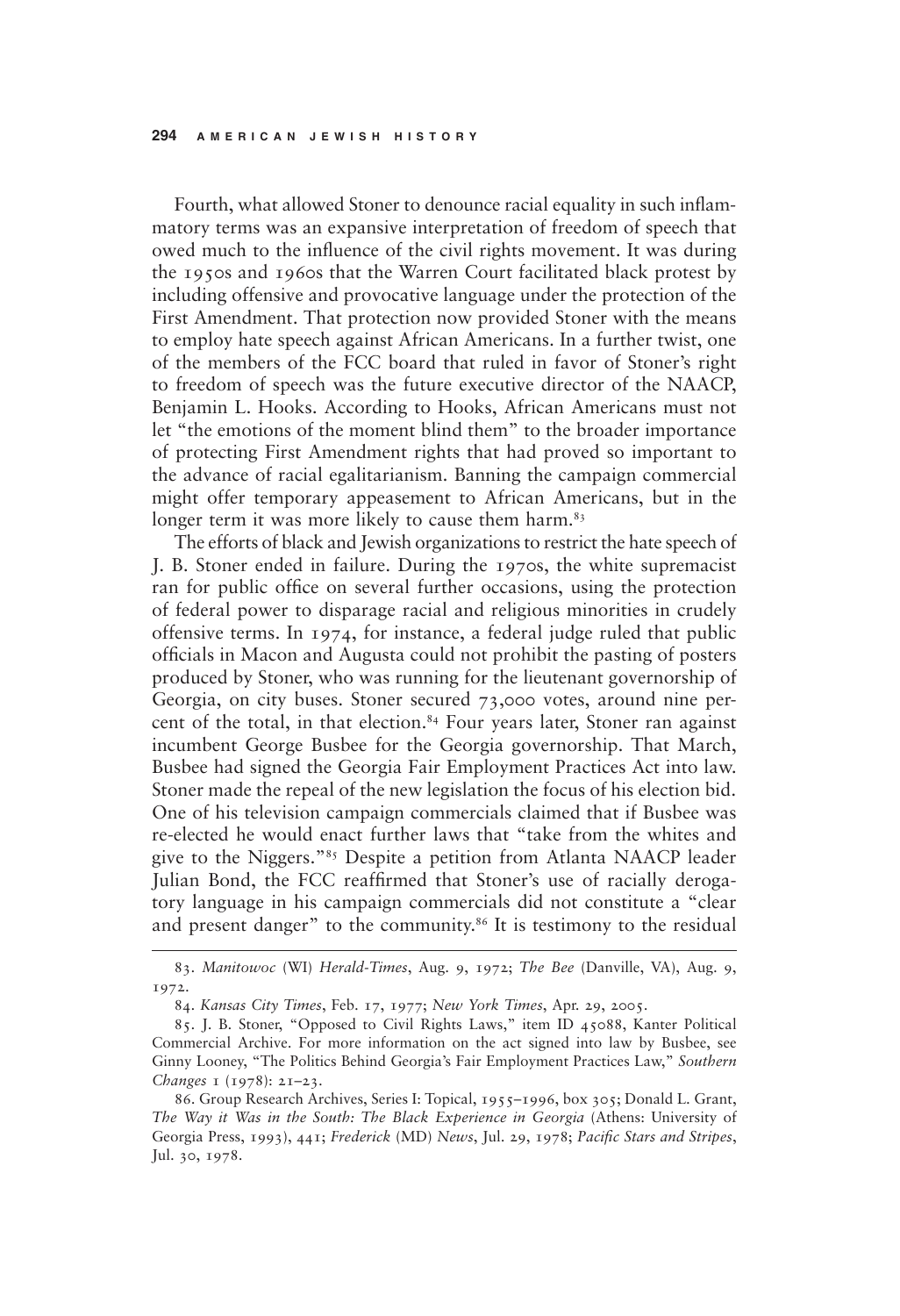power of white racism among rural and small-town voters that he scored his most impressive result in this election, securing 71,000 votes or 10 percent of the total.<sup>87</sup>

Although the NAACP attempted to censor Stoner a second time in 1978, further failure led the organization to revert thereafter to its traditionally permissive policy on First Amendment rights.<sup>88</sup> Significantly, the second challenge to Stoner did not receive the support of the ADL. The reluctance of the ADL to renew its partnership with the NAACP suggests its recognition of failure in the Stoner incident. Five years later, when the National Socialist Party of America announced its intention to parade in the Chicago suburb of Skokie, the ADL and other Jewish defense organizations initially recommended a return to their traditional quarantine strategy. Although the protests of local Holocaust survivors eventually led them to petition for a banning order, the lesson they appeared to have learned from the Stoner episode, but then forgotten, was that the courts would protect the unlimited right to freedom of speech.<sup>89</sup>

Despite the efforts to silence Stoner, there was never a serious threat that he would win public office. In May 1980, he once more entered the Democratic senatorial primary. However, Georgia party officials declared him ineligible to run because of his recent conviction for the attempted bombing of the Bethel Baptist Church in Birmingham twenty-two years earlier.90 Stoner used the appeals process to escape incarceration for another three years. When all appeals were exhausted, an FBI manhunt was necessary to finally secure his arrest and imprisonment.<sup>91</sup> Released from prison in October 1986, Stoner renewed his assault on racial and religious minorities with what he called his "Crusade Against Corruption." The campaign focused on the AIDS epidemic, which, Stoner claimed, was an act of divine vengeance against "jews and negroids." He called on the federal government to protect whites from the disease by isolating and then deporting infected minorities.92 Despite the inflammatory rhetoric used by Stoner, civil rights groups had learned from their earlier failures to restrict his right to freedom of speech and refused to respond publicly. Stoner continued to menace racial and religious minorities until debilitated by a stroke. He died on April 23, 2005. 93

<sup>87</sup>. *Atlanta Constitution*, Aug. 3, 1978.

<sup>88</sup>. *Frederick* (MD) *Post*, Jul. 29, 1978.

<sup>89</sup>. Strum, *When the Nazis Came to Skokie*, 17–18, 70–71, 88–92.

<sup>90</sup>. *New York Times*, May 2, 1980; *Washington Star*, Jun. 4, 1980; *Atlanta Constitution*, Jul. 31, 1980.

<sup>91</sup>. *Washington Post*, Feb. 12, 1983, Jun. 3, 1983; *Atlanta Constitution*, Sep. 9, 1983, Oct. 6, 1986.

<sup>92</sup>. *Atlanta Constitution*, Nov. 13, 1986; J. B. Stoner, "Praise God for AIDS," Aug. 1987, box 305, Group Research Archives.

<sup>93</sup>. *Washington Post*, Apr. 28, 2005.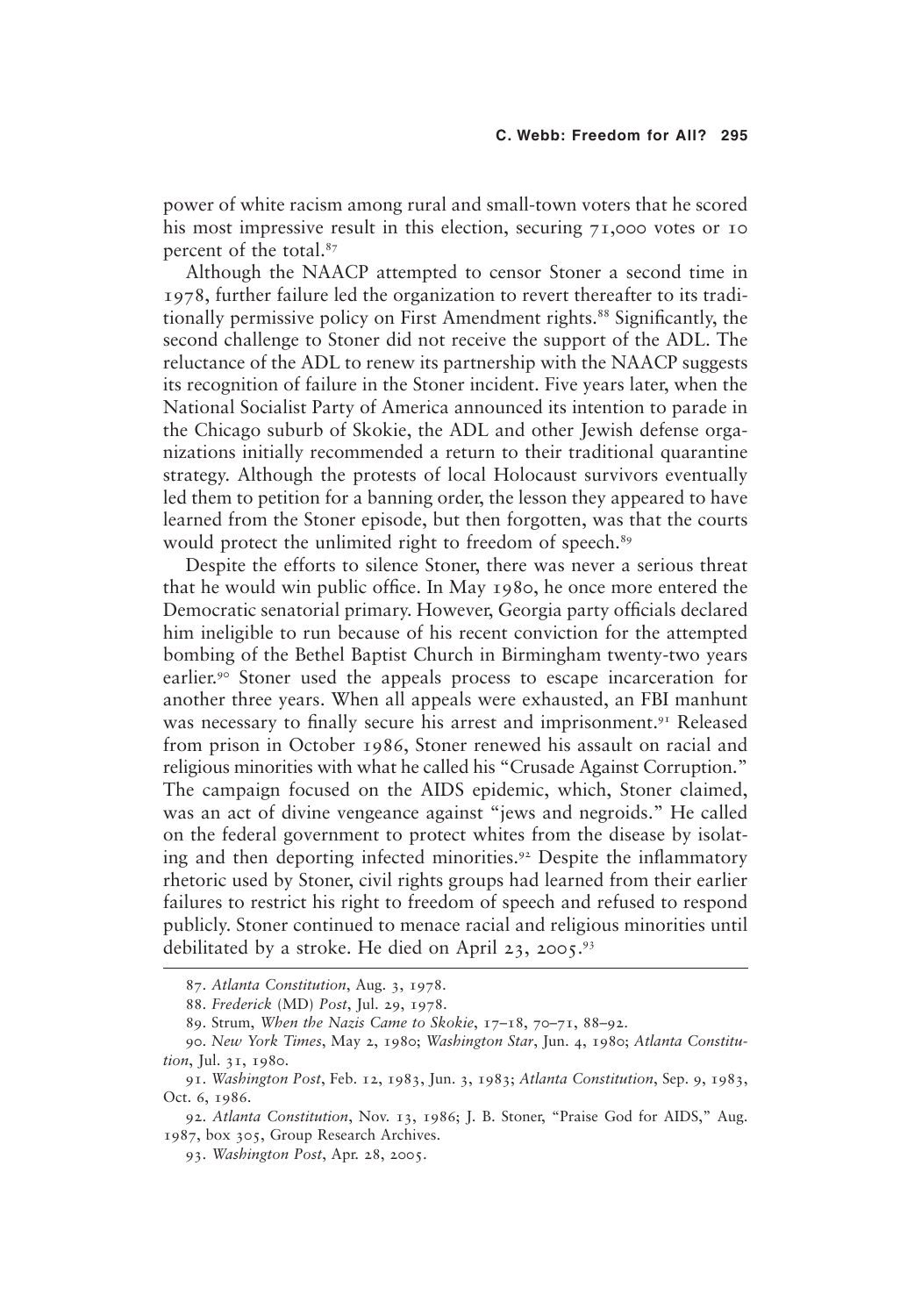How serious a threat did Stoner really pose? His crude appeals to racial and religious prejudice had appeared anachronistic in the 1950s, when massive resistance leaders attempted to legitimate their opposition to desegregation by framing it in the context of states' rights, let alone the 1970s, when the civil rights revolution had demolished the legal foundations of Jim Crow. Even those who resisted civil rights reform wanted to dissociate themselves from the lawless extremism of radicals such as Stoner. One of the rival candidates in the 1972 senatorial race was Ernest Vandiver, a former governor of Georgia who had threatened to close schools and universities rather than admit African American students through their doors. Although he was an arch conservative, Vandiver understood the need in the new political climate to represent himself as a rational and respectable candidate by ameliorating his language on racial matters. He therefore condemned the Stoner campaign commercial as having "offended the honor and dignity of many Georgians," white as well as black.<sup>94</sup>

Although the coarse language of Stoner did not attract a sizeable share of the white electorate, this did not mean that racism was not still an important element in southern politics. An opinion poll conducted a year before the election revealed that 53 percent of Georgia voters believed "public officials don't care what the people want."<sup>95</sup> Their resentment stemmed in substantial measure from federal enforcement of black civil rights. While other white candidates in the primary campaign strategically distanced themselves from the overt racism of Stoner, they espoused a similarly anti-establishment rhetoric rooted in opposition to racial reform. The outcome of the Democratic primary demonstrates that many whites who did not cast their ballots in support of Stoner still shared some of his convictions. Although David Gambrell won the first round with 34 percent of the vote, he lost the runoff election three weeks later to Sam Nunn. Nunn attained 54 percent of the vote by attracting the support of rural and small town voters who had cast their ballots in the first round for Stoner and Vandiver. Even though Nunn eschewed the racist rhetoric of Stoner, his campaign shared a similar agenda. Nunn promised voters that he would "Get Tough in Washington" by restoring states' rights, strengthening law and order, and abolishing the use of busing to facilitate school desegregation. While there were crucial distinctions between Nunn and Stoner—one was a respectable politician, the other a

<sup>94</sup>. *Delta Democrat-Times* (Greenville, MS), Aug. 4, 1972.

<sup>95</sup>. *Atlanta Constitution*, Aug. 1, 1972.